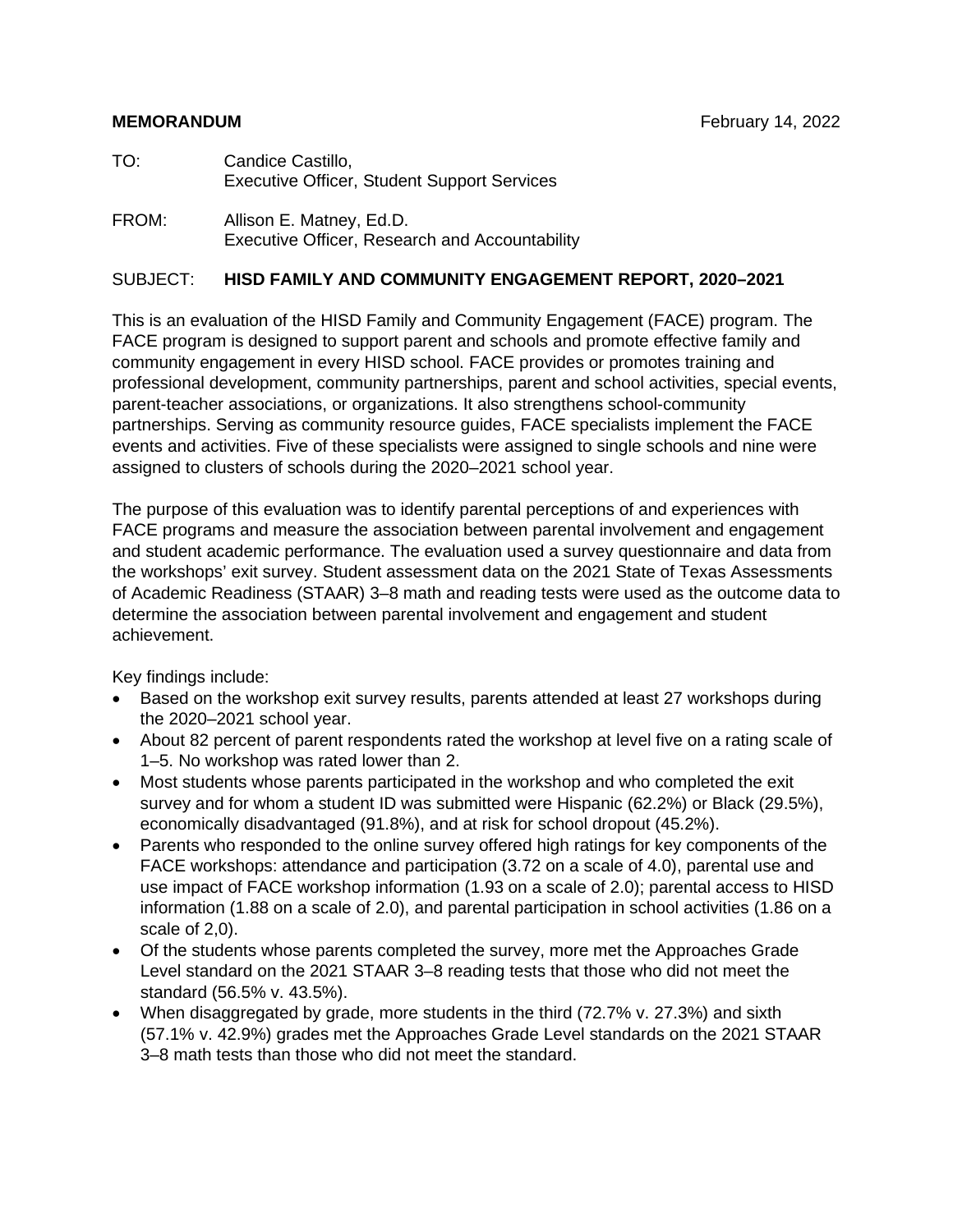• More students in the third grade (81.8% v. 18.2%) whose parents completed the FACE online survey met the Approaches Grade Level standard on the 2021 STAAR 3–8 reading tests than students who did not meet the standard.

Further distribution of this report is at your discretion. Should you have any further questions, please contact me at 713-556-6700.

Alison E Matnuz

\_\_\_\_\_\_\_\_\_\_\_\_\_\_\_\_\_\_\_\_\_\_\_\_\_\_\_\_\_\_\_\_\_AEM

Attachment

cc: Dr. Shawn Bird Dr. Denise Watts Alaa A. Abdulmajid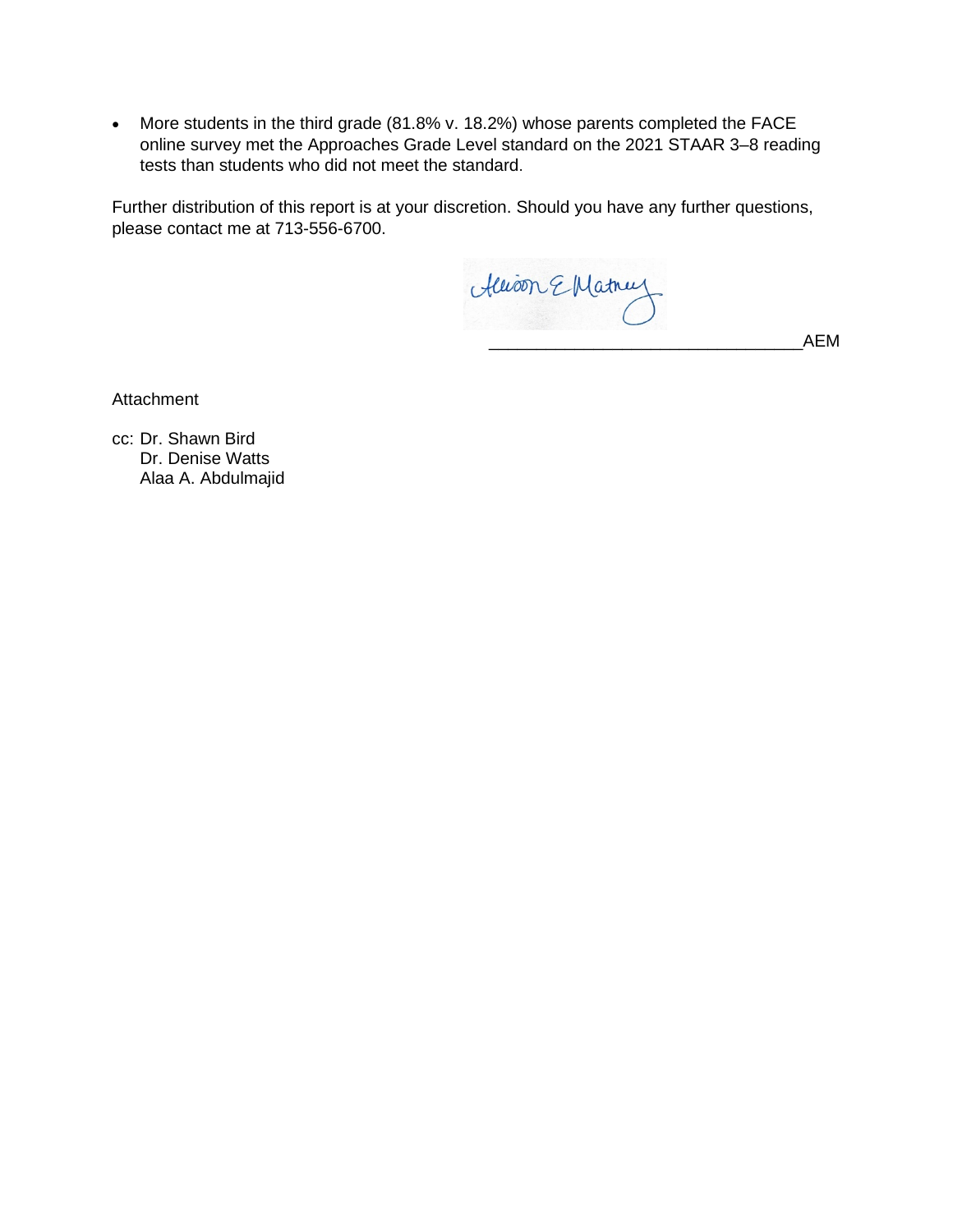### **Houston Independent School District**

## **RESEARCH** Educational Program Report

**HISD Family and Community Engagement ReporT, 2020-2021**

# HISD Research and Accountability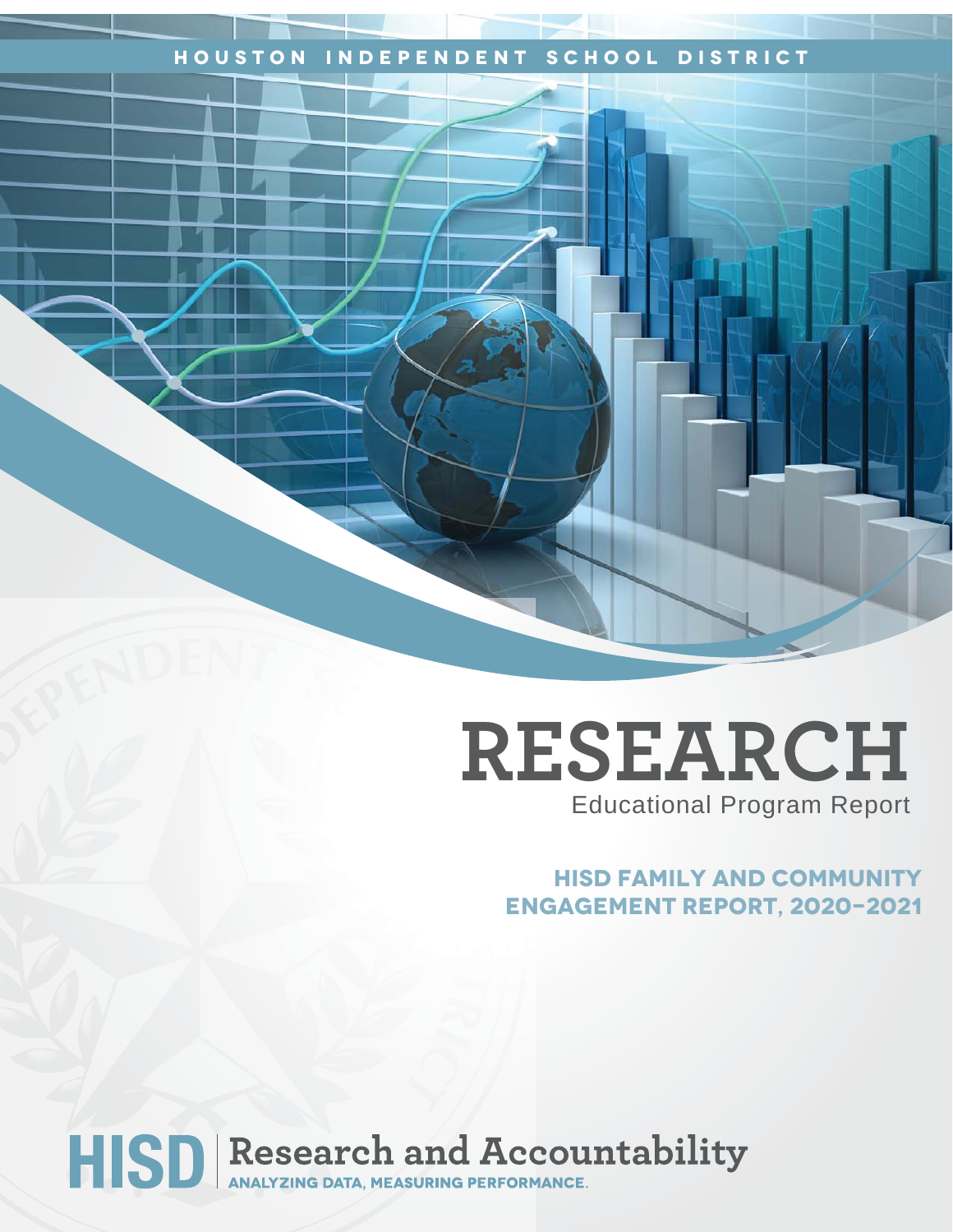

## **2022 Board of Education**

**Judith Cruz** President

**Elizabeth Santos**  First Vice President

**Kathy Blueford-Daniels**  Second Vice President

**Sue Deigaard Secretary** 

**Myrna Guidry** Assistant Secretary

**Patricia Allen, Ed.D. Kendall Baker, D.D. Dani Hernandez Bridget Wade**

**Millard L. House II** Superintendent of Schools

**Allison Matney, Ed.D.** Executive Officer Department of Research and Accountability

**Ted D. Serrant, Ph.D.** Manager, Wraparound Services

**Houston Independent School District** Hattie Mae White Educational Support Center 4400 West 18th StreetHouston, Texas 77092-8501

#### **www.HoustonISD.org**

It is the policy of the Houston Independent School District not to discriminate on the basis of age, color, handicap or disability, ancestry, national origin, marital status, race, religion, sex, veteran status, political affiliation, sexual orientation, gender identity and/or gender expression in its educational or employment programs and activities.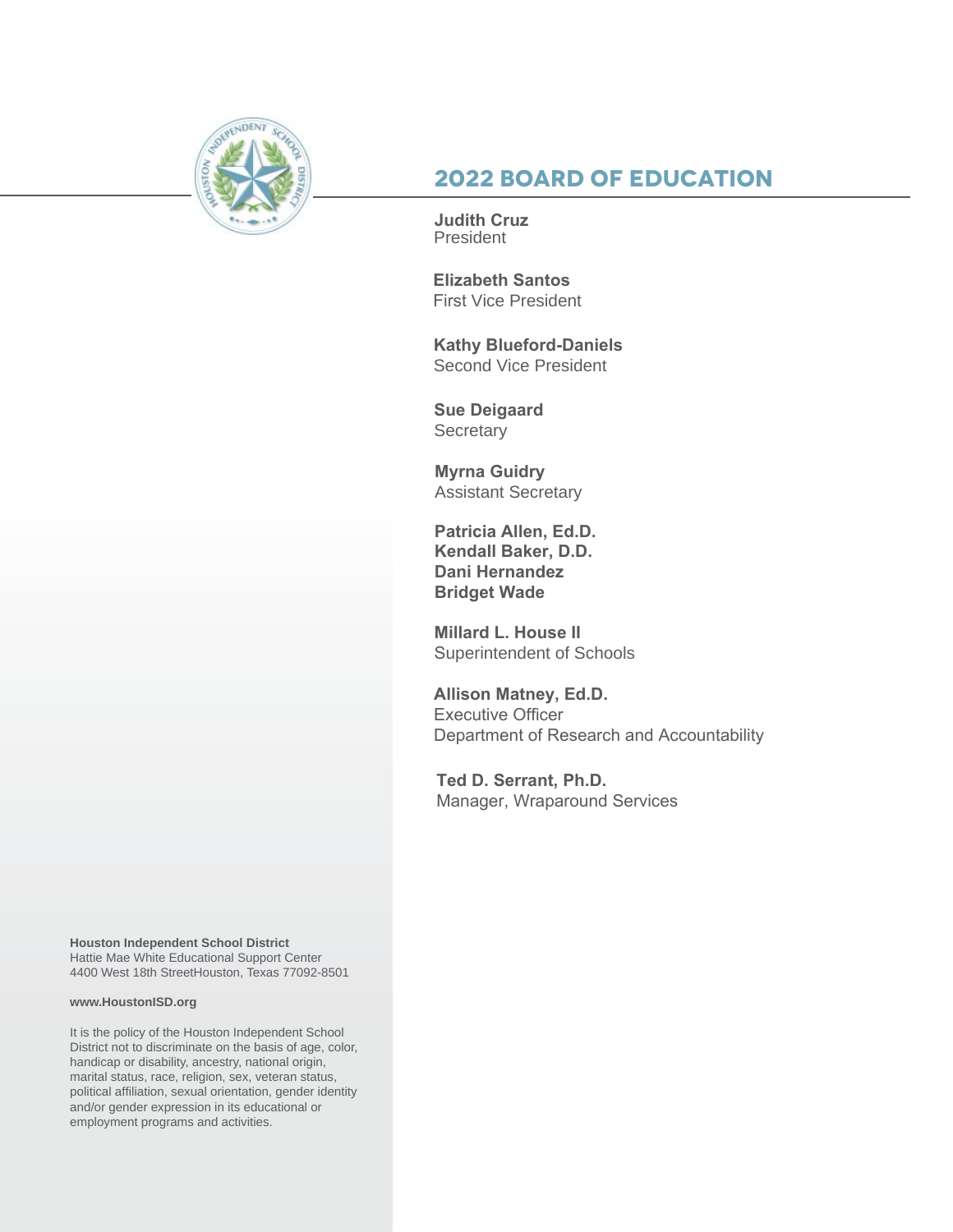## **HISD Family and Community Engagement Evaluation Report, 2020–2021**

#### **Executive Summary**

#### **Program Description**

The Houston Independent School District (HISD) Family and Community Engagement (FACE) is a framework that supports parent and school professional development and promotes effective family and community engagement in every school. FACE provides or promotes training and professional development, community partnerships, parent and school activities, special events, parent-teacher associations, or organizations, strengthening school-community partnerships, and serving as a community resource guide. The work of FACE is implemented by FACE specialists assigned to all schools in the district. Most specialists are assigned to multiple schools. There were thirteen FACE specialists employed with HISD during the 2020–2021 school year. Four of these specialists are assigned to single schools and the other nine are assigned to clusters of schools. FACE specialists work with schools to implement HISD parental involvement and engagement strategies.

The work of FACE follows the School-Family Partnership Model and is guided by Epstein's (2009) six research-based parental involvement strategies. These strategies include parenting, communication, volunteering, learning at home, decision-making, and community collaboration, and are being delivered through research-driven parental workshops that build parental skills and learning, school-based parentteachers associations (PTAs), or organizations (PTOs), and parent communication participation teams (PCPTs).

The purpose of this evaluation was to identify parental perceptions of and experiences with FACE programs and measure the impact of their involvement and engagement on their students' academic performance. The evaluation used a survey questionnaire and data from the workshops' exit survey. Student assessment data on the 2021 State of Texas Assessments of Academic Readiness (STAAR) 3–8 math and reading tests were used to determine the association between parental involvement, engagement and student achievement. The STAAR 3–8 assessments were optional for students who were instructed remotely during the 2020–2021 school year.

#### **Highlights**

- Based on the workshop exit survey results, parents attended at least 27 workshops during the 2020– 2021 school year.
- About 82 percent of parent respondents rated the workshop at level five on a rating scale of 1–5. No workshop was rated lower than 2.
- Most students whose parents participated in the workshops, who completed the exit survey, and for whom a student ID was submitted were Hispanic (62.2%) or Black (29.5%), economically disadvantaged (91.8%), and at risk for school dropout (45.2%).
- Parents who responded to the online survey offered high ratings for key components of the FACE workshops: attendance and participation (3.72 on a scale of 4.0), parental use and impact of FACE workshop information (1.92 on a scale of 2.0); parental access to HISD information (1.88 on a scale of 2.0), and parental participation in school activities (1.86 on a scale of 2.0).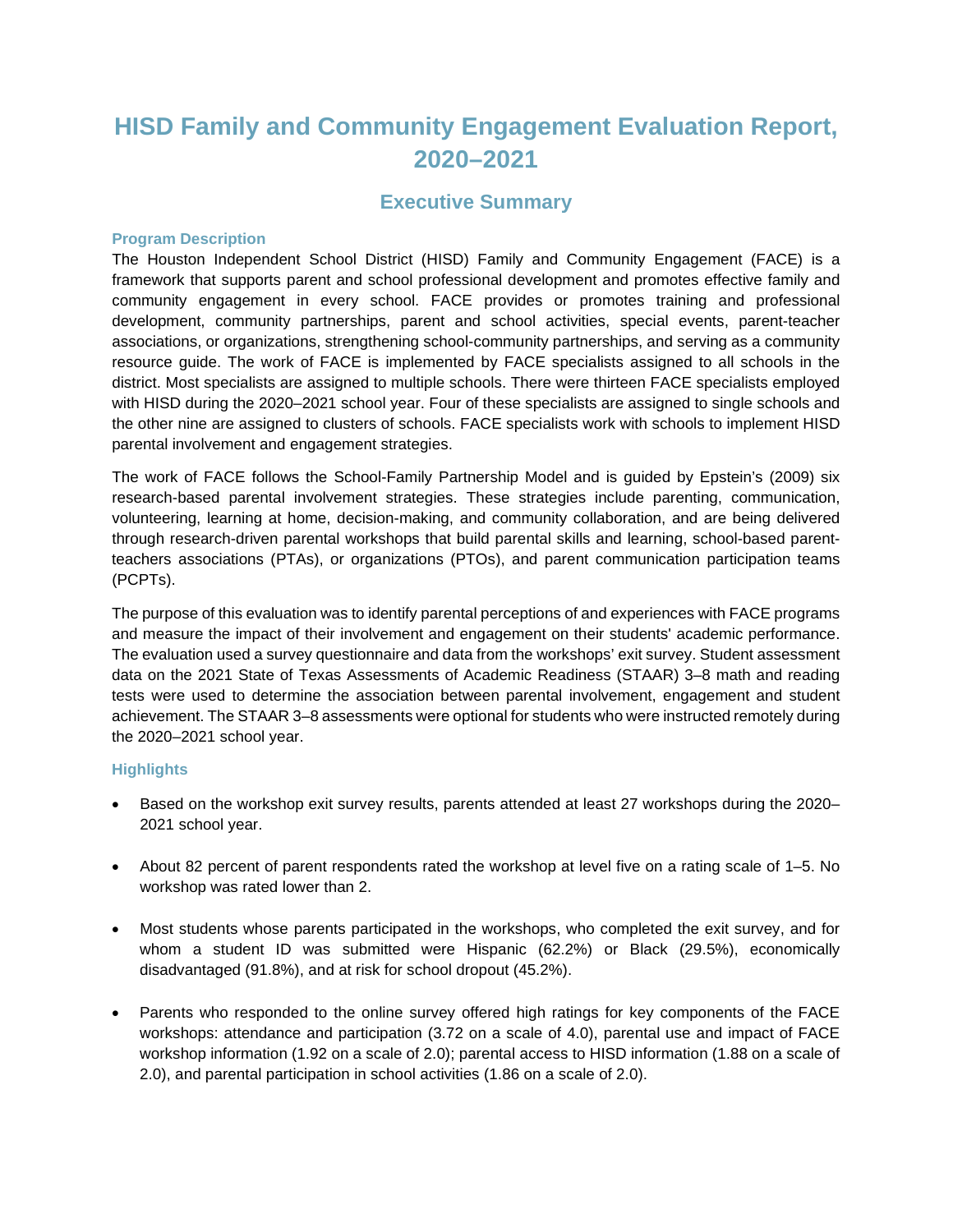- Of the students whose parents completed the survey, more met the Approaches Grade Level standard on the 2021 STAAR 3–8 reading tests than those who did not meet the standard (56.5% v. 43.5%).
- When disaggregated by grades, more students in the third (72.7% v. 27.3%) and sixth (57.1% v. 42.9%) grades met the Approaches Grade Level standards on the 2021 STAAR 3–8 math tests than those who did not meet the standard.
- More students in the third grade (81.8% v. 18.2%) whose parents completed the FACE online survey met the Approaches Grade Level standard on the 2021 STAAR 3–8 reading tests that those who did not meet the standard.

#### **Recommendations**

- Greater focus needs to be placed on those areas that received the lowest ratings from the parents' survey including attendance at parent teachers organization or parent teachers association (PTO/PTA) meetings and knowledge of who to go to in HISD for information and help, and scheduling meetings at times convenient to parents, among others.
- Data connecting parents who attend FACE workshops and participate in other school activities must be collected to better determine the impact of FACE on student outcomes including performance, discipline, and attendance.
- Most survey respondents were elementary and middle school parents. Greater effort needs to be made to target high school parents, since parents' knowledge of what their child(ren) need(s) to be collegeready received a low rating compared to the other statements in the construct.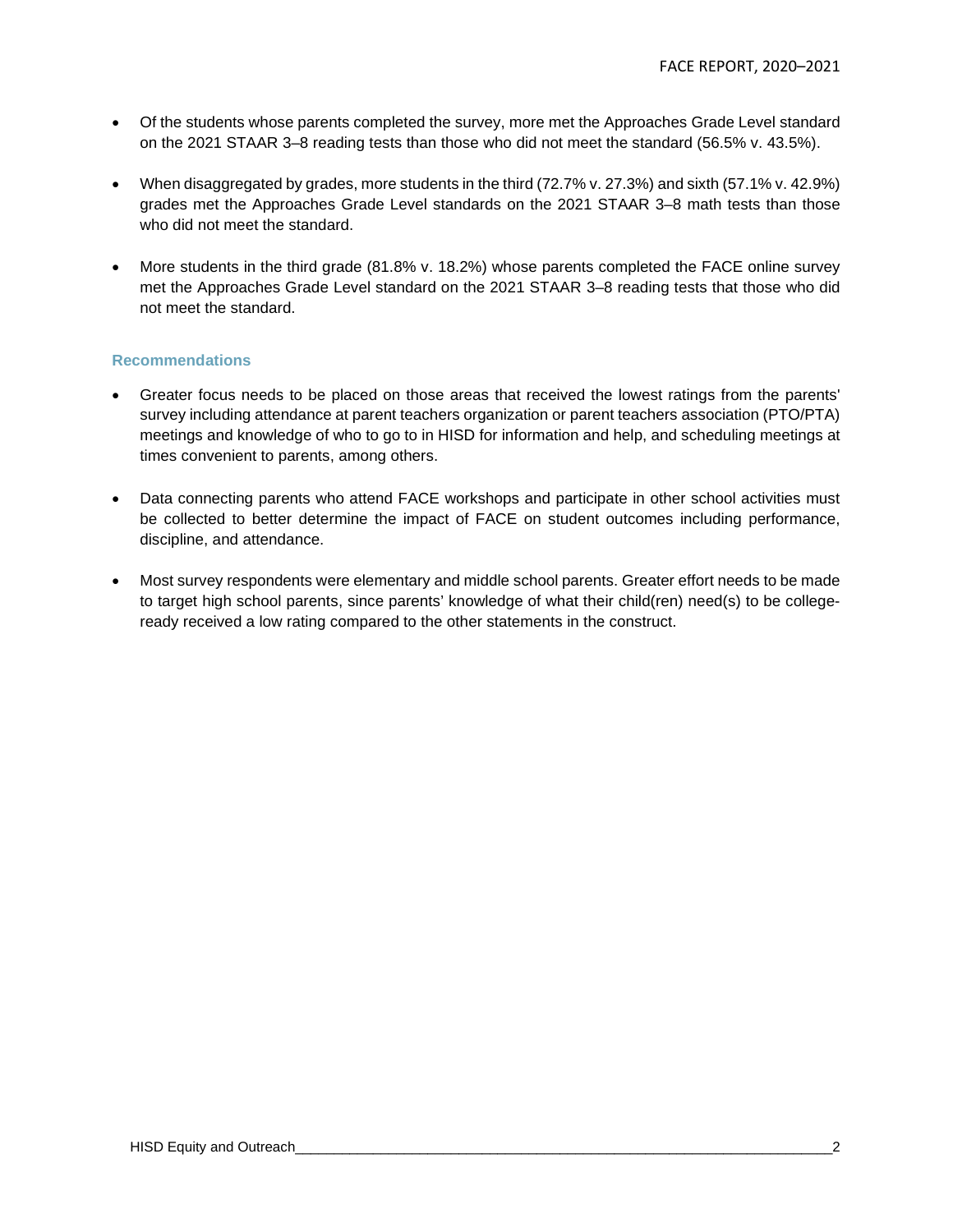### **Introduction**

There is consensus on the importance of family and community involvement, engagement, and partnerships in promoting student achievement and strengthening schools and communities (Hanover, 2016). There is less agreement on the definition and scope of family engagement and involvement and how to measure them. Consequently, four models have been used to establish the parameters for defining and promoting parental engagement: The School-Family Partnership model; the Parenting Practices Model, the Democratic Participation Model, and the School Choice model. The Houston Independent School District (HISD) commits to promoting intentional partnerships among schools, families, and communities through its Family and Community Engagement (FACE) Department using the School-Family Partnership Model guided by Epstein's (2009) research-based parental involvement strategies (HoustonISD, 2020).

Family and community engagement in education is considered a vital contributor to students' academic achievement (Hanover Research, 2018). A meta-analysis of 21 studies found strong links between voluntary educational acts of parental involvement and student academic performance (Jeynes, 2005). Reading and communicating with one's child, parenting style, and parents' expectations had the largest impact on student achievement (Jeynes, 2005). Those appear to supersede parental involvement that includes just having "household rules, parental attendance, and participation at school functions" (Hanover Research, 2018, p. 5).

Under the guidance of a school-based FACE specialist, schools are expected to align their family and community involvement activities with Epstein's (2009) parental involvement strategies (HoustonISD, 2019). Parental involvement strategies include: (1) helping families with parent skills, and setting home conditions to support children as students while helping schools to understand families; (2) effectively communicating between home and school about school programs and students' progress (3) organizing volunteers and audiences to support the school and students, and providing volunteering opportunities in various locations and at various times; (4) involving families with children's homework and other curriculum-related activities and decisions; (5) including families as participants in school decisions and developing parent leaders and representatives; and (6) coordinating community resources and services for families, students and the schools and providing services to the community (HoustonISD, 2020).

To meet these expectations, the FACE Department offers a series of districtwide research-based family workshops to support at-home learning, create parenting awareness, and foster healthy family and community interactions (Houston ISD, 2020). The FACE Department also promotes the establishment of parent organizations, conducts home visits, and certifies Family Friendly Schools. Parent groups and organizations including Parent-Teacher Associations or Organizations are the organs through which resource and advocacy, among others, can be leveraged. "A properly and legally structured parent organization established as a non-profit organization provides its members with opportunities to support students through fundraisers, donations, resource guides for financial accountability, multilevel advocacy, education, and support for all parents" (Houston ISD, 2020, p. IV-62).

The purpose of this evaluation is to determine the effect of FACE-administered parental workshops and PTA/PTO membership on the academic performance and/or improvement of students whose parents participated in those workshops during the 2020–2021 school year. FACE activities were conducted against the backdrop of the Covid-19 pandemic that resulted in the closure of schools and the transfer from faceto-face to online instruction. Workshops were also held online or remotely, and attendance was governed by online access. The evaluation is guided by the following key questions: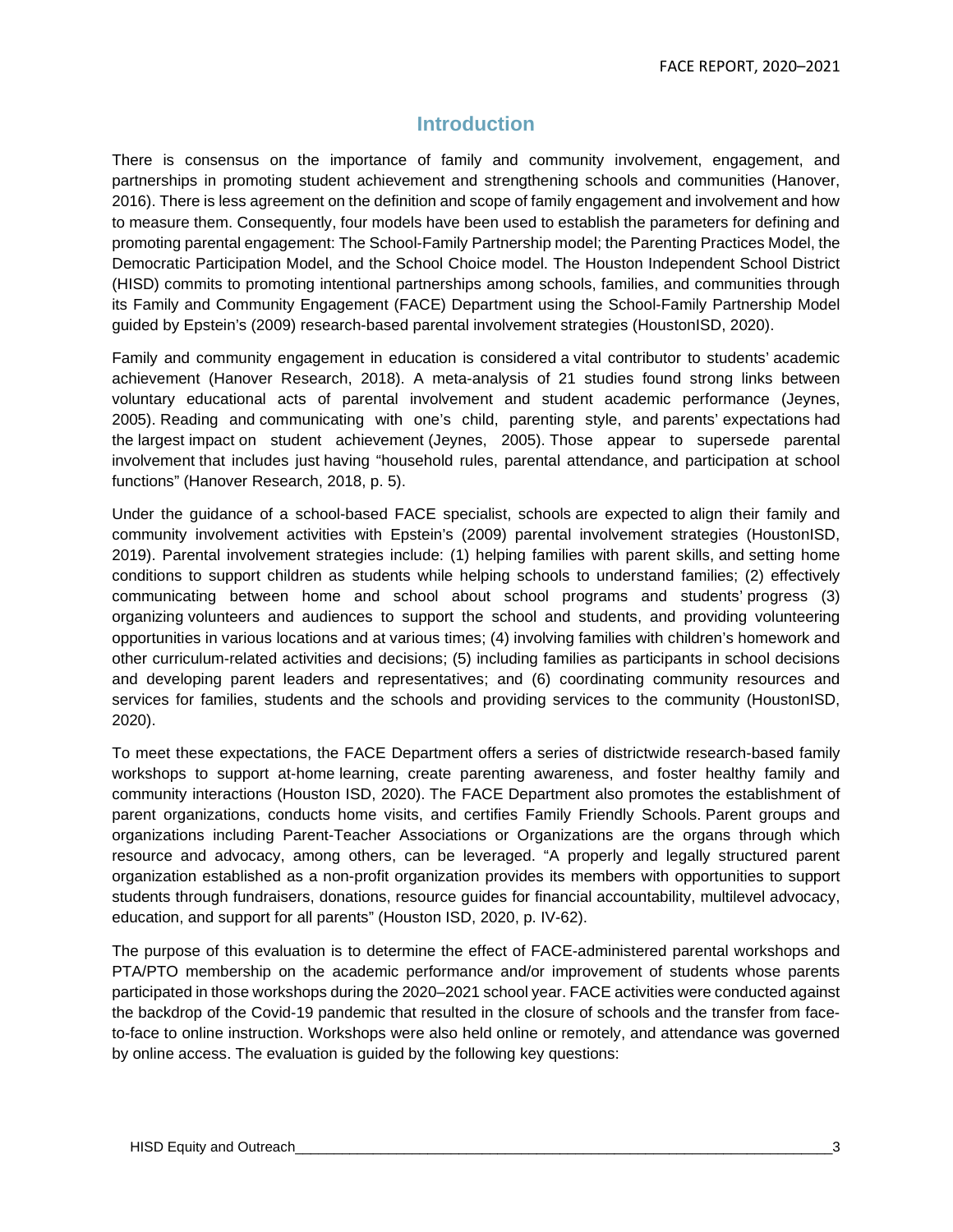- **1. What were the FACE Workshops held during the 2020–2021 school year and how did parents rate them?**
- **2. What are the demographic and educational characteristics of students whose parents participated in the 2020–2021 FACE workshops?**
- **3. What were the experiences and perceptions of parents who participated in the 2020–2021 FACE workshops?**
- **4. How did students whose parents attended the FACE workshop perform academically during the 2020-2021 school year?**

#### **Literature Review**

Parental engagement is a complex set of involvement activities in which parents navigate the world of home and school, acquire information, knowledge, and skills to assist and support their children academically, developmentally, and behaviorally (American Psychological Association, 2021). Studies demonstrate the strong and positive relationship between parental engagement and student educational outcomes, notably school attendance (Epstein & Shelton, 2002) and higher grades and test scores (Fan & Chen, 2001)

Twenty parents with K–12 students were interviewed in participatory action research to determine the effectiveness of their involvement in parental workshops and their impact on their student behavior and academic achievement. Parents felt that the "workshops provided them with the tools and skills they need to assist their children academically and behaviorally" (Thompson, 2018, p. ii). The study also confirmed the need for these workshops to obtain the skills, address relevant topics, and provide a comfortable environment (Thompsom, 2018).

Chamorro (2019) conducted four workshops to teach parents literary strategies to support their fourth-grade students at home in Las Vegas, Nevada. Students who had performed one to two years below grade level on the state assessments were invited to participate in the study. Using a mixed-method approach, the study results showed statistically significant improvements,  $t(9) = 3.38$  p = .008, in students' performancebased on a repeated-measures test. Chamorro (2019) also found that parents who utilized the skills learned, increased their family involvement efficacy, and overcame obstacles.

Using the "Ten Education Commandments for Parents" program, Araque, et al. (2017) provided workshop sessions for new immigrant Latino parents to determine its impact on parental knowledge of the U.S. education system, parent engagement, and academic performance of their children. Using pretests and posttests of matched groups, the study found positive results for parents' understanding and knowledge of the U.S. education system, greater parent-student engagement in education, and improvement in the achievement of these students (Araque, Weitstock, Cova, & Zepeda, 2017).

Jeynes (2005) used data from the 1992 National Educational Longitudinal Study (NELS) to test the impact of parental involvement on the academic performance of  $12<sup>th</sup>$  grade African American youth. Parental involvement had positive effects on the educational outcomes of these youth (Jeynes, 2005). However, the influence diminished when socioeconomic status was considered. Parents were more likely to be involved in the education of their daughters than their sons (Jeynes, 2005).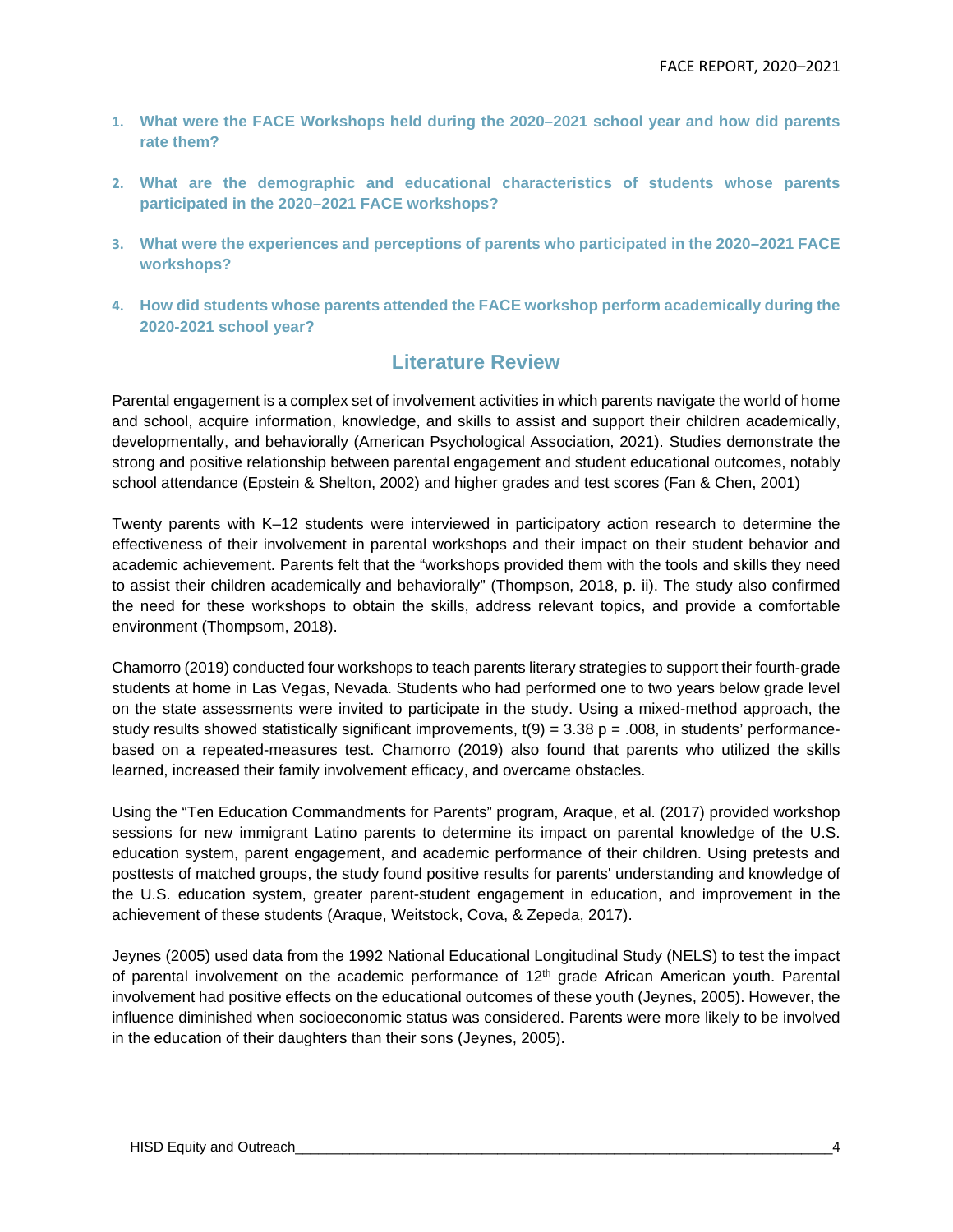A study of parent involvement in parent-teacher groups (PTG) in Florida showed a positive effect on student achievement (Arguea & Conroy, 2006). Using a production function approach<sup>1</sup>, results showed positive and significant effects of any PTG on student achievement, no significant difference among PTG on student achievement, and that controlling for the student population and PTA membership is associated with higher student achievement (Arguea & Conroy, 2006).

Epstein and Associates (2019) synthesis of the research on family and community engagement surmised that normally the partnership between families and schools decline unless appropriate engagement practices are implemented. Affluent communities tend to have more positive family involvement except where schools and teachers make the effort to work and build positive partnership in disadvantaged communities. They also found the schools in disadvantaged communities tend to have more contact with parents but these are often related to the problems and difficulties with their children unless the effort is made to have a more positive engagement. Finally, Epstein and her associates (2019) found "single parent, parent employed outside the home, those who live far from their schools, parents of diverse sociolinguistic backgrounds, and parents without access to technology tend to be less involved in their children's schools except where opportunities for parental involvement are organized at different times and places."

The work of the FACE Department is intentional and is designed to address the high proportion of economically disadvantaged and diverse socio-cultural composition of the district parents and students.

#### **Methods**

#### **Design**

This evaluation was designed to measure the effectiveness of the FACE activities in providing parents with tools and information and empowering them to assist and support their children. The evaluation was also designed to determine the effect of these activities and parent empowerment on student academic performance. The 2020–2021 evaluation was conducted during the Covid-19 pandemic that resulted in the closure of HISD until October 2020. Subsequently, the district reopened but with face-to-face and online instructional modalities with a 40:60 percent student ratio, respectively. There were no face-to-face family and community engagement activities, which significantly reduced the number of parent workshop attendees during the 2020–2021 school year. All activities were held online, and attendance was adversely affected by computer and internet access as well. Online activities were recorded, and parents could access the recordings later. No record of parents who had asynchronous access to the online workshops exists.

Given the small number of parents who participated in the 2020–2021 FACE activities, a quasi-experimental design to determine program impact was not possible. A descriptive approach using contingency tables was used. Effect size analysis could not be conducted using these tables because the assumptions were not satisfied. This was driven by an objective-oriented evaluation approach, premised on the program theory that parental involvement had a positive effect on students' learning and academic performance (Arguea & Conroy, 2006; Jeynes, 2005)

#### **Data Collection**

Student demographic, educational, and performance data including unique student identification (ID) numbers were downloaded from the HISD data warehouse using Cognos. Cognos is an International Business Machine (IBM) data querying software. Subsequently, the data were cleaned and uploaded into Statistical Packages for Social Scientists (SPSS), a statistical analysis software.

<span id="page-8-0"></span> $1$  "This method allows us to compare the effectiveness among all educational inputs including the PTG variables of interest as well as controls for parental income, student characteristics, school characteristics, and regional indicators in the "production" of educational "output" (achievement)" (Arguea & Conroy, 2006, p. 8).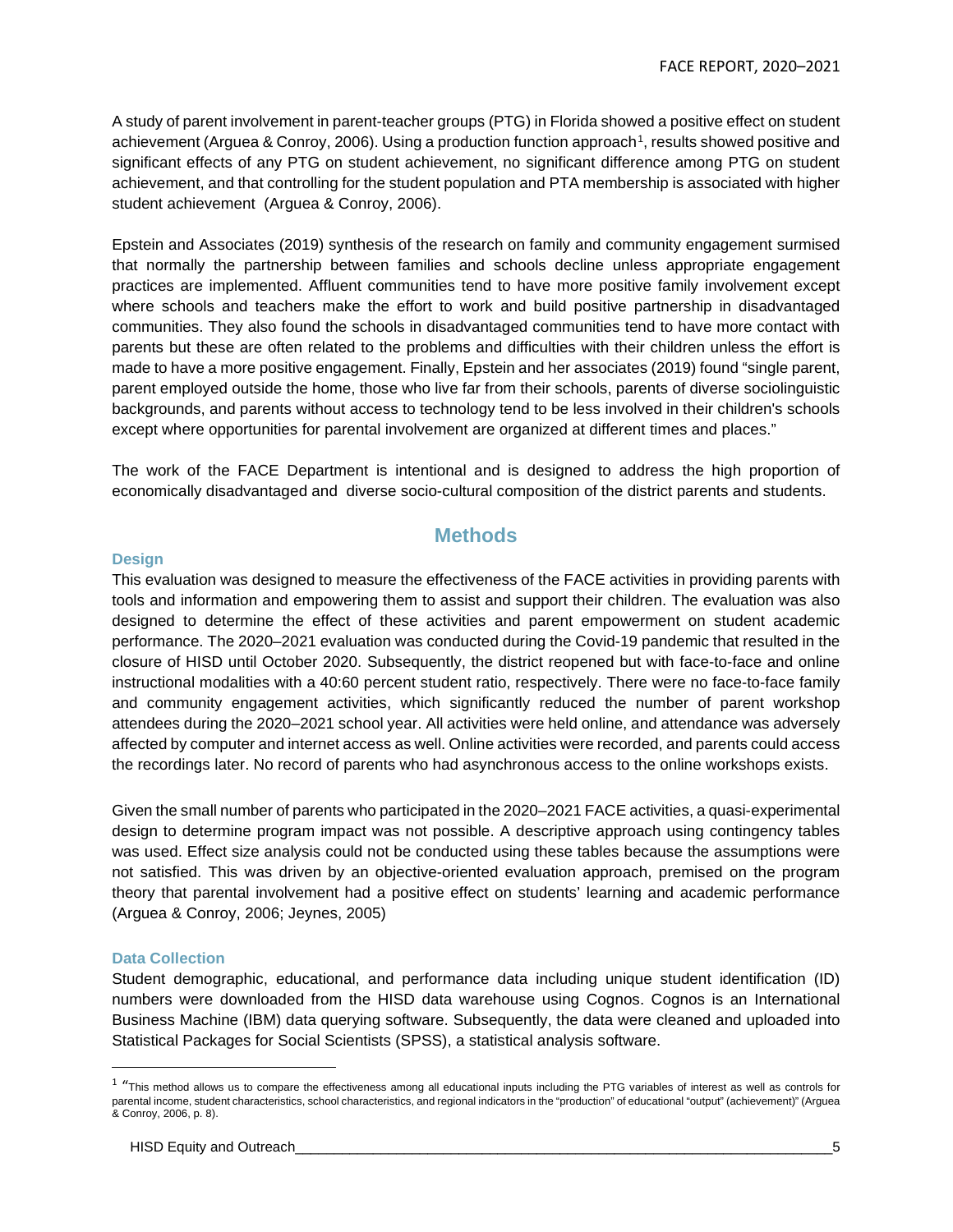Initially, a workshop exit questionnaire consisting of eleven questions was administered to parent attendees. A total of 345 parents completed the exit questionnaire. Parents who completed were asked to submit their students' IDs. Ninety student identification (ID) numbers were submitted and included parents with multiple students. These IDs were used to link students' demographic, educational, and performance data with their parents' survey responses to determine the association between parental participation or engagement and student academic performance. Once linked, 44 students had STAAR 3–8 math results and 46 had STAAR 3–8 reading results. Students who underwent remote or online learning during the 2020–2021 school year could have opted out of taking the 2021 STARR 3–8 assessments. This many explain the small numbers. In addition, an online questionnaire was sent out to parents who completed at least one FACE or Parent University workshop or activity during the school year under review. The survey consisted of 25 Likert-type questions. Sixty parents responded to the survey by the end of the school year in June 2021. Both surveys were administered through the FACE Department, who conducted the workshops and who were best placed to identify workshop participants.

#### **Data Analysis**

Once linked and cleaned, data from the exit survey were uploaded in the SPSS software and contingency tables were used to display the association data between parents who participated in the FACE workshops and students' Spring 2021 STAAR 3–8 math and reading spring performance. Statistical analyses to determine significant differences or effect sizes were not possible since the relevant assumptions were not met when the data were disaggregated by STAAR subject and grade level. Because the numbers were small when disaggregated, most cells did not have the required five students making "the test of significance too liberal" (Morgan, Leech, Gloeckner, & Barrett, 2013, p. 137). At least 80 percent of the expected frequencies should be 5 or larger to satisfy the Chi-square assumptions (Morgan, Leech, Gloeckner, & Barrett, 2013).

Survey responses were collated and presented using charts and tables, rating averages, and standard deviations. Survey items were organized by the specific FACE construct they were designed to measure. Cronbach alpha was used to determine the consistency in responses among items in the construct.

#### **Limitations**

- The report must be interpreted within the limits of school closure due to the Covid-19 pandemic, and the challenge of enrolling parents in the FACE workshops.
- The survey was completed by parents and recall of their children's student IDs may have been a challenge. Student IDs were critical for connecting students to parents and outcome data and information.
- With a few student IDs in the datasets, it was impossible to find a comparative group of students whose parents did not participate in the FACE workshops. The small sample made it challenging to disaggregate the data by STAAR subjects and demographics. However, the samples were larger than 30 for each subject and met the central limit theorem<sup>[2](#page-9-0)</sup> assumption.

<span id="page-9-0"></span><sup>2</sup> The central limit theorem states that if you have a population with mean μ and standard deviation σ and take sufficiently large random samples from the population with replacement, then the distribution of the sample means will be approximately normally distributed. This will hold true regardless of whether the source population is normal or skewed, provided the sample size is sufficiently large (usually n > 30). [https://sphweb.bumc.bu.edu/otlt/mph-modules/bs/bs704\\_probability/BS704\\_Probability12.html.](https://sphweb.bumc.bu.edu/otlt/mph-modules/bs/bs704_probability/BS704_Probability12.html)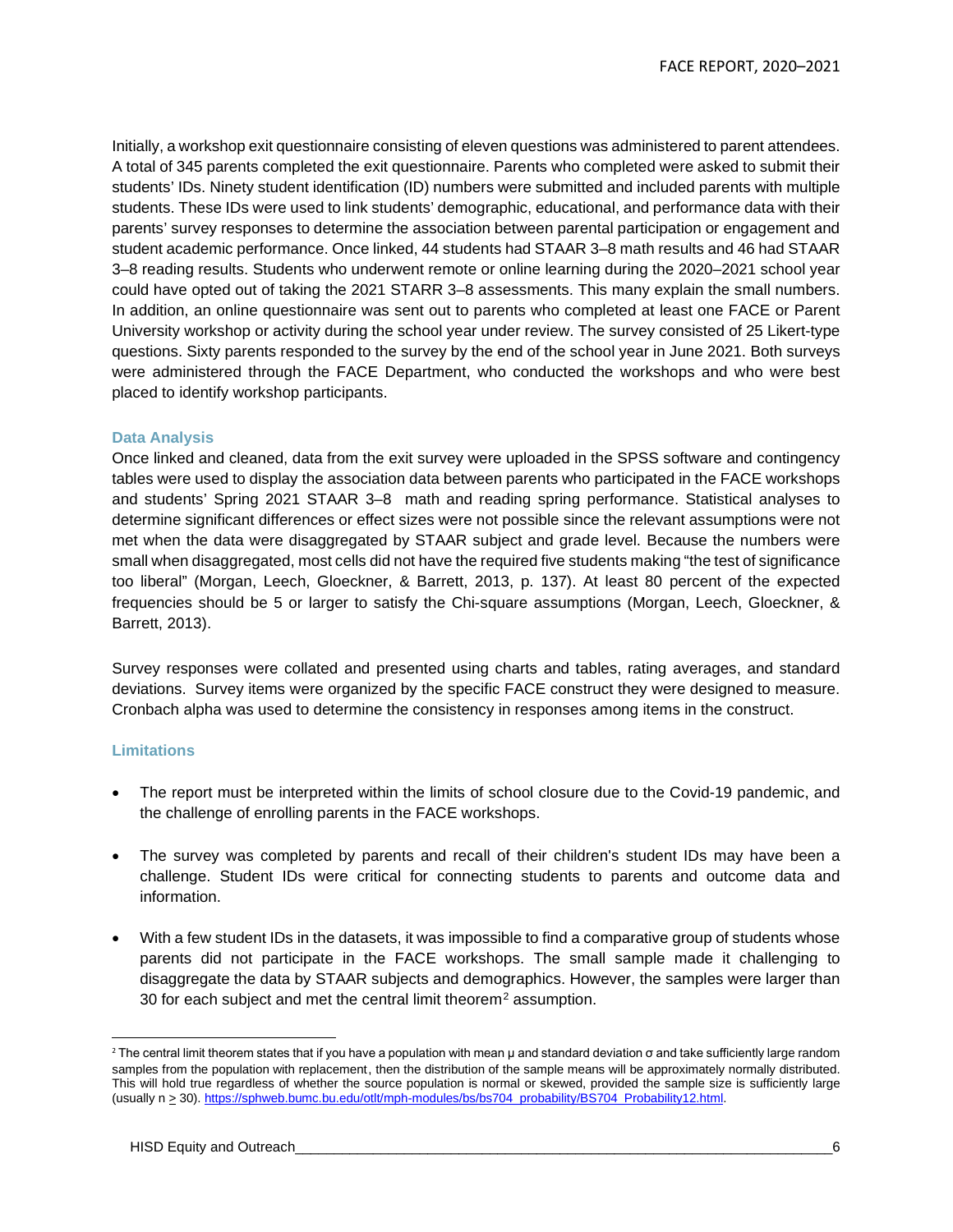• Because a pilot survey was not conducted, the survey scales could not be adjusted to improve the consistency between scale items in the survey questionnaire regarding parental perceptions of and experiences with FACE workshops.

#### **Results**

#### **1. What were the FACE Workshops held during the 2020–2021 school year and how did parents rate them?**

At least 27 FACE workshops were held based on the survey of parents who attended FACE workshops during the 2010–2021 school year. **Table 1** shows how parents rated these workshops on a scale of 1–5, with 1 being the lowest rating and 5 being the highest.

| Table 1. Parental Ratings of HISD FACE Workshops Attended, 2020-2021            |                     |      |                |      |                |       |                |       |                         |  |  |
|---------------------------------------------------------------------------------|---------------------|------|----------------|------|----------------|-------|----------------|-------|-------------------------|--|--|
| <b>Ratings for Presentations</b>                                                |                     |      |                |      |                |       |                |       |                         |  |  |
| <b>FACE Workshops</b>                                                           | $\overline{2}$      |      | 3              |      |                |       | 5              |       | <b>Total</b>            |  |  |
|                                                                                 | n                   | $\%$ | n              | %    | n              | $\%$  | n              | %     |                         |  |  |
| 101 Ways to Create Real Family Engagement                                       | $\Omega$            | 0.0  | $\Omega$       | 0.0  | 2              | 11.8  | 15             | 88.2  | 17                      |  |  |
| 3 Tips to Raising Happy and Successful Children                                 | $\overline{2}$      | 8.3  | $\mathbf 0$    | 0.0  | 6              | 25.0  | 16             | 66.7  | 24                      |  |  |
| 6 Steps to Start a Parent Organization                                          | $\overline{0}$      | 0.0  | $\mathbf 0$    | 0.0  | $\mathbf 0$    | 0.0   | 6              | 100.0 | 6                       |  |  |
| A Parent's Lens: Parent-Teacher Conferences                                     | $\overline{0}$      | 0.0  | $\mathbf 0$    | 0.0  | $\mathbf{1}$   | 5.9   | 16             | 94.1  | 17                      |  |  |
| Affirmations! Our Words & Actions                                               | $\Omega$            | 0.0  | $\mathbf 0$    | 0.0  | $\Omega$       | 0.0   | $\overline{2}$ | 100.0 | $\overline{2}$          |  |  |
| Back to the Future: Music & Movement Games                                      | 0                   | 0.0  | $\mathbf 0$    | 0.0  | $\mathbf 0$    | 0.0   | 12             | 100.0 | 12                      |  |  |
| <b>Balancing Work and Family</b>                                                | $\overline{0}$      | 0.0  | $\Omega$       | 0.0  | 10             | 18.5  | 44             | 81.5  | 54                      |  |  |
| Bullying: What You Should Know                                                  | $\Omega$            | 0.0  | $\Omega$       | 0.0  | $\overline{2}$ | 11.8  | 15             | 88.2  | 17                      |  |  |
| <b>Connection Before Correction</b>                                             | 0                   | 0.0  | $\mathbf 0$    | 0.0  | $\overline{2}$ | 11.8  | 15             | 88.2  | 17                      |  |  |
| Coping with Daily Stress and Frustration                                        | $\Omega$            | 0.0  | $\Omega$       | 0.0  | $\Omega$       | 0.0   | 23             | 100.0 | 23                      |  |  |
| <b>Cyber Safety</b>                                                             | $\overline{0}$      | 0.0  | $\mathbf 0$    | 0.0  | $\mathbf 0$    | 0.0   | 25             | 100.0 | 25                      |  |  |
| <b>Family Financial Wellness</b>                                                | $\overline{0}$      | 0.0  | $\Omega$       | 0.0  | $\overline{2}$ | 14.3  | 12             | 85.7  | 14                      |  |  |
| HISD 101: HISD@Home                                                             | 3                   | 37.5 | $\Omega$       | 0.0  | 1              | 12.5  | $\overline{4}$ | 50.0  | 8                       |  |  |
| Life Happens! Understanding Teen Changes                                        | $\Omega$            | 0.0  | $\Omega$       | 0.0  | 1              | 50.0  | 1              | 50.0  | $\overline{2}$          |  |  |
| Literacy at Home                                                                | $\Omega$            | 0.0  | $\Omega$       | 0.0  | $\overline{2}$ | 14.3  | 12             | 85.7  | 14                      |  |  |
| Math 1,2,3: Understanding Today's Math                                          | 0                   | 0.0  | 0              | 0.0  | $\mathbf 0$    | 0.0   | 20             | 100.0 | 20                      |  |  |
| Math Literacy                                                                   | $\Omega$            | 0.0  | $\mathbf 0$    | 0.0  | $\Omega$       | 0.0   | $\overline{4}$ | 100.0 | 4                       |  |  |
| <b>Nutrition Basics</b>                                                         | $\overline{0}$      | 0.0  | $\mathbf 0$    | 0.0  | $\mathbf 0$    | 0.0   | $\mathbf{1}$   | 100.0 | 1                       |  |  |
| Parent Organization 101                                                         | $\Omega$            | 0.0  | $\mathbf{0}$   | 0.0  | $\Omega$       | 0.0   | 1              | 100.0 | 1                       |  |  |
| <b>Parent Organization Best Practices</b>                                       | 0                   | 0.0  | $\mathbf 0$    | 0.0  | 1              | 100.0 | 0              | 0.0   | 1                       |  |  |
| People & Places: Sharing Our Culture                                            | $\Omega$            | 0.0  | $\Omega$       | 0.0  | $\Omega$       | 0.0   | 4              | 100.0 | $\overline{\mathbf{4}}$ |  |  |
| Plugged-In Parents: Cyberbullying & Digital<br>Conflict                         | $\mathbf 0$         | 0.0  | $\mathbf 0$    | 0.0  | $\Omega$       | 0.0   | 3              | 100.0 | 3                       |  |  |
|                                                                                 |                     | 0.0  | 1              | 12.5 | 1              | 12.5  |                | 75.0  |                         |  |  |
| Plugged-In Parents: K-8 Keeping Kids Safe<br><b>Positive Parent Partnership</b> | 0<br>$\overline{0}$ | 0.0  | $\mathbf 0$    | 0.0  | $\mathbf 0$    | 0.0   | 6<br>3         | 100.0 | 8<br>3                  |  |  |
|                                                                                 | 0                   | 0.0  | $\mathbf 0$    | 0.0  | 3              | 27.3  | 8              | 72.7  | 11                      |  |  |
| Staying in the Loop                                                             |                     |      |                |      |                |       |                |       |                         |  |  |
| <b>Supporting Online Learning</b>                                               | $\Omega$            | 0.0  | 3              | 5.4  | 6              | 10.7  | 47             | 83.9  | 56                      |  |  |
| Two Way Communication Best Practices for<br>Parents                             | $\Omega$            | 0.0  | $\overline{2}$ | 22.2 | $\Omega$       | 0.0   | $\overline{7}$ | 77.8  | 9                       |  |  |
| Other                                                                           | 0                   | 0.0  | $\mathbf{1}$   | 4.5  | 2              | 9.1   | 19             | 86.4  | 22                      |  |  |
| <b>Total</b><br>$\blacksquare$                                                  | 5                   | 1.3  | 6              | 1.5  | 40             | 10.1  | 322            | 81.5  | 373                     |  |  |

Source: FACE Workshop Evaluation Survey, 2020-2021

Note: Parents may have attended multiple workshops.

- A total of 345 parents completed the survey questionnaire administered through Microsoft Teams.
- Respondents rated all FACE workshops between 2 and 5; no workshop was rated at the lowest level, which was a 1.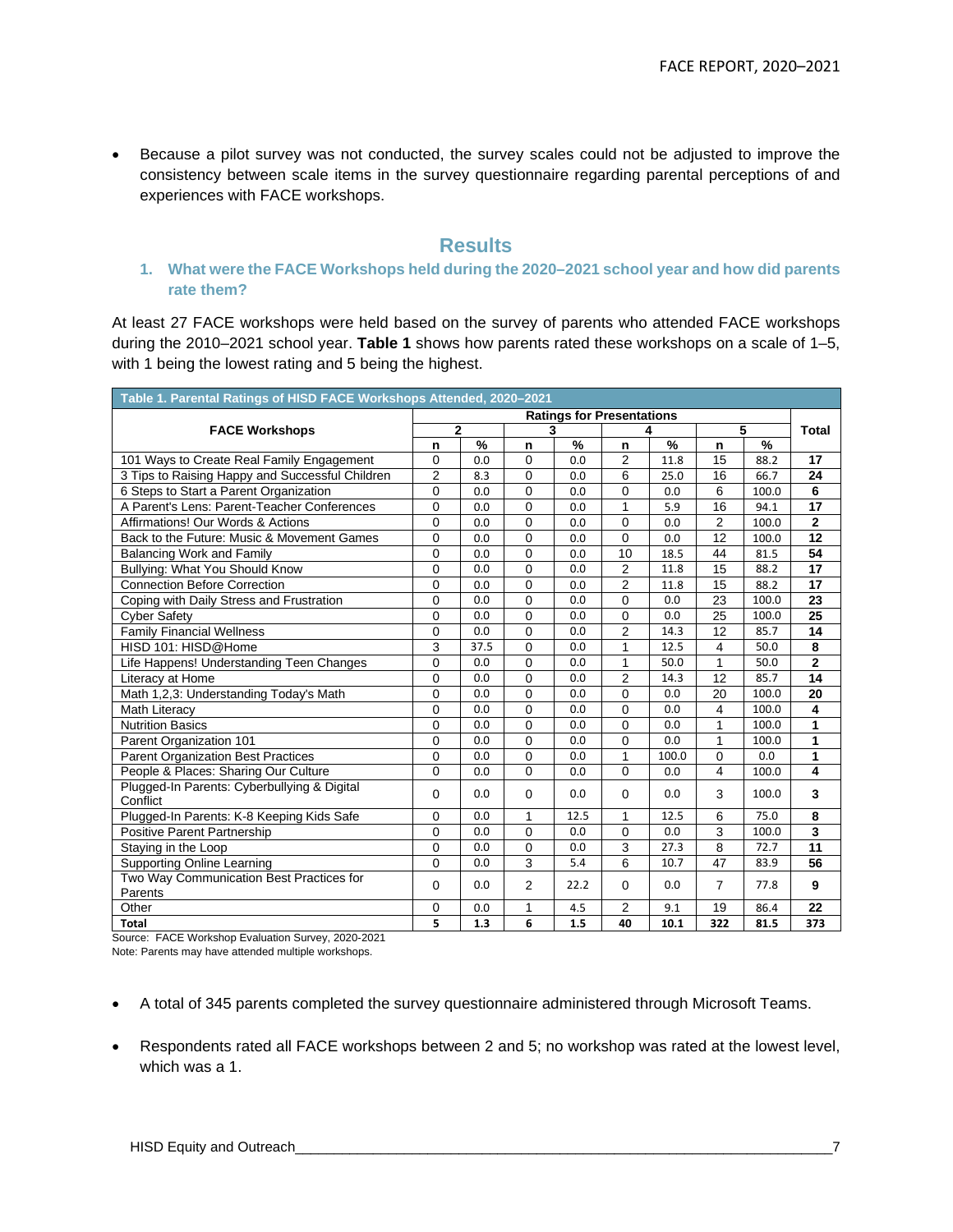- Respondents (100%) rated twelve FACE workshops they attended at a level 5 and overall, 81.5% of all respondents rated the FACE workshops they attended at a level 5
- Most respondents (91.6%) rated the workshop at either a level 4 (10.1%) or a level 5 (81.5%).
- Only two workshops were rated at a level 2 and these were by five respondents.
	- **2. What are the demographic and educational characteristics of students whose parents participated in the 2020–2021 FACE workshops?**

| Table 2. Demographic and Educational Composition of Students Whose Parents Attended FACE Workshop, 2020-2021 |                                                       |          |         |          |         |                 |         |    |         |                |         |                |         |    |         |
|--------------------------------------------------------------------------------------------------------------|-------------------------------------------------------|----------|---------|----------|---------|-----------------|---------|----|---------|----------------|---------|----------------|---------|----|---------|
| Demographic & Educational                                                                                    |                                                       |          | Grade 3 |          | Grade 4 |                 | Grade 5 |    | Grade 6 |                | Grade 7 |                | Grade 8 |    | Average |
| <b>Attributes</b>                                                                                            |                                                       | n        | %       | n        | %       | n               | %       | n  | %       | n              | %       | n              | %       | n  | %       |
| Gender                                                                                                       | Female                                                | 10       | 45.5    | 20       | 100.0   | 12              | 60.0    | 7  | 46.7    | 2              | 33.3    | 7              | 100.0   | 58 | 64.2    |
|                                                                                                              | Male                                                  | 12       | 54.5    | 0        | $0.0\,$ | 8               | 40.0    | 8  | 53.3    | 4              | 66.7    | $\Omega$       | 0.0     | 32 | 35.8    |
| Ethnicity                                                                                                    | <b>Black</b>                                          | 2        | 9.1     | 6        | 30.0    | 4               | 20.0    | 2  | 13.3    | 2              | 33.3    | 5              | 71.4    | 21 | 29.5    |
|                                                                                                              | Hispanic                                              | 20       | 90.9    | 14       | 70.0    | 16              | 80.0    | 13 | 86.7    | 4              | 66.7    | $\overline{2}$ | 28.6    | 69 | 70.5    |
| Home Language                                                                                                | Spanish                                               | 16       | 72.7    | 8        | 40.0    | 12              | 60.0    | 2  | 13.3    | 4              | 66.7    | $\overline{2}$ | 28.6    | 44 | 46.9    |
|                                                                                                              | English                                               | 6        | 27.3    | 12       | 60.0    | 8               | 40.0    | 13 | 86.7    | 2              | 33.3    | 5              | 71.4    | 46 | 53.1    |
| <b>English Learners</b>                                                                                      | No                                                    | 6        | 27.3    | 12       | 60.0    | 10              | 50.0    | 13 | 86.7    | 2              | 33.3    | 5              | 71.4    | 48 | 54.8    |
|                                                                                                              | Yes                                                   | 16       | 72.7    | 8        | 40.0    | 10              | 50.0    | 2  | 13.3    | 4              | 66.7    | 2              | 28.6    | 42 | 45.2    |
| Bilingual                                                                                                    | No                                                    | 6        | 27.3    | 16       | 80.0    | 18              | 90.0    | 15 | 100.0   | 6              | 100.0   | 7              | 100.0   | 68 | 82.9    |
|                                                                                                              | Yes                                                   | 16       | 72.7    | 4        | 20.0    | 2               | 10.0    | 0  | 0.0     | 0              | 0.0     | $\Omega$       | 0.0     | 22 | 17.1    |
| Special Ed                                                                                                   | No                                                    | 22       | 100.0   | 20       | 100.0   | 16              | 80.0    | 11 | 73.3    | 4              | 66.7    | 3              | 42.9    | 76 | 77.1    |
|                                                                                                              | Yes                                                   | $\Omega$ | 0.0     | $\Omega$ | 0.0     | 4               | 20.0    | 4  | 26.7    | 2              | 33.3    | 4              | 57.1    | 14 | 22.9    |
| At Risk                                                                                                      | No                                                    | 6        | 27.3    | 8        | 40.0    | 10              | 50.0    | 9  | 60.0    | 2              | 33.3    |                | 14.3    | 36 | 37.5    |
|                                                                                                              | Yes                                                   | 16       | 72.7    | 12       | 60.0    | 10              | 50.0    | 6  | 40.0    | 4              | 66.7    | 6              | 85.7    | 54 | 62.5    |
| English as Second                                                                                            | No                                                    | 22       | 100.0   | 16       | 80.0    | 14              | 70.0    | 13 | 86.7    | $\overline{2}$ | 33.3    | 5              | 71.4    | 72 | 73.6    |
| Language                                                                                                     | Yes                                                   | 0        | 0.0     | 4        | 20.0    | 6               | 30.0    | 2  | 13.3    | 4              | 66.7    | 2              | 28.6    | 18 | 26.4    |
| <b>Gifted Talented</b>                                                                                       | No                                                    | 20       | 90.9    | 14       | 70.0    | 14              | 70.0    | 13 | 86.7    | 4              | 66.7    | 7              | 100.0   | 72 | 80.7    |
|                                                                                                              | Yes                                                   | 2        | 9.1     | 6        | 30.0    | 6               | 30.0    | 2  | 13.3    | 2              | 33.3    | 0              | 0.0     | 18 | 19.3    |
| Economic                                                                                                     | No                                                    | 2        | 9.1     | 2        | 10.0    | $\overline{2}$  | 10.0    | 3  | 20.0    | 0              | 0.0     | 0              | 0.0     | 9  | 8.2     |
| Disadvantaged<br>$0.00 \pm 0.00$                                                                             | Yes<br><b>LUOD Determinations of deputies dealers</b> | 20       | 90.9    | 18       | 90.0    | 18<br>27/24/222 | 90.0    | 12 | 80.0    | 6              | 100.0   |                | 100.0   | 81 | 91.8    |

Source: SIS Ad hoc, HISD Datawarehouse, downloaded on 07/21/2021

- Most students whose parents attended face workshops during the 2020–2021 school year and completed the FACE survey questionnaire were female (64.2%), Hispanic (70.5%), economically disadvantaged (91.8%), and at risk for school dropout (45.2%).
- More than 1 in 4 students were ESL (26.4%), 19 percent were gifted and talented, 17 percent were bilingual, and 22.9 percent were special education students.
- English was the predominant home language of students (53.1%) whose parents attended the FACE workshops and completed the survey questionnaire.

#### **3. What were the experiences and perceptions of parents who participated in the 2020–2021 FACE workshops?**

Findings from the questionnaire to parents regarding their experiences and perceptions are presented in the following charts. These questions focused on four areas: workshop attendance and participation, parental use of workshop information, parental access to information, parental school involvement, and relationships. **Figure 1** to **Figure 2** show parental responses to questions on those experiences and perceptions. Figure 1 shows the mean rate of responses on a scale of 1 to 4 with 1 being "strongly disagree," 2 being "disagree," 3 being "agree," and 4 being "strongly agree".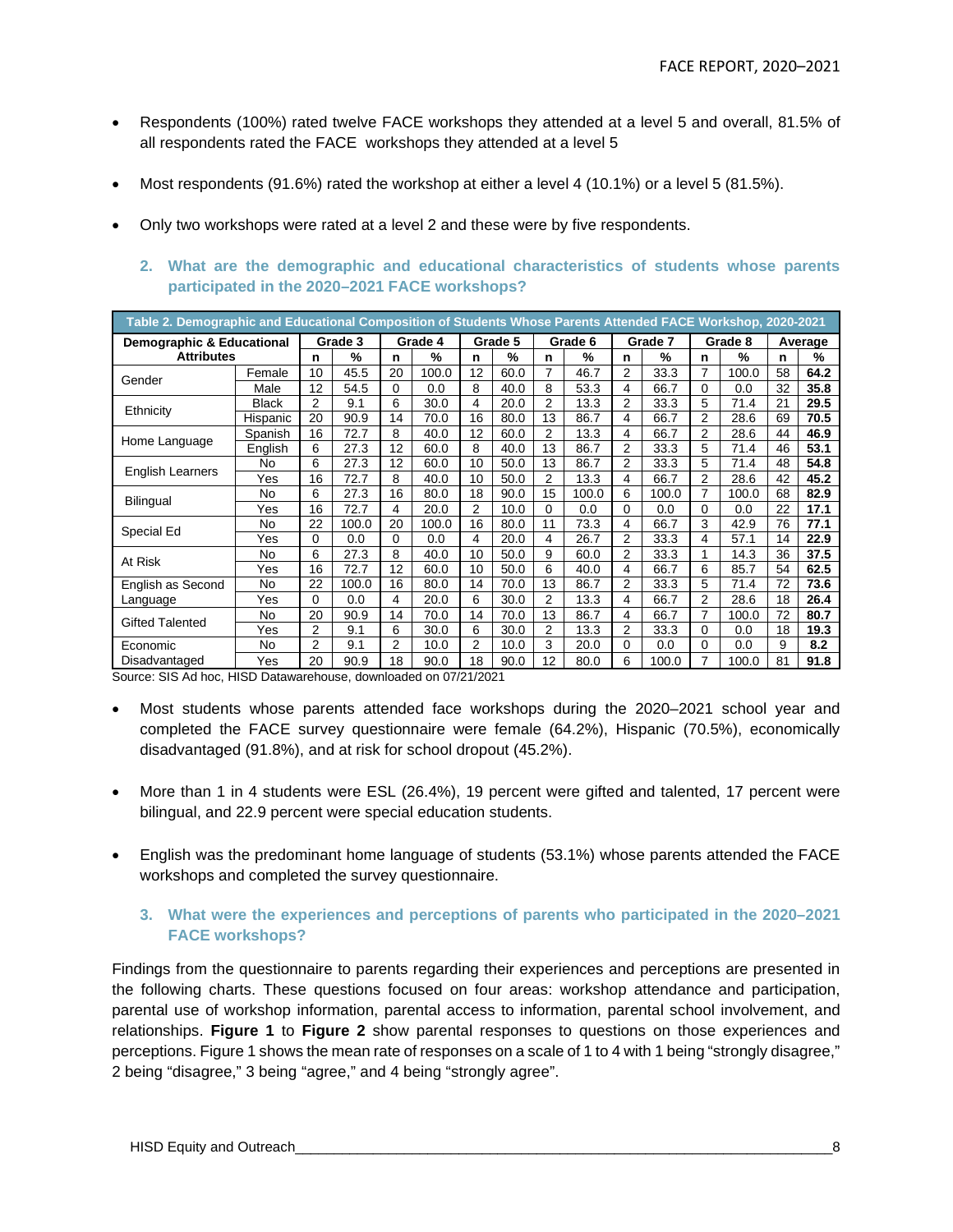

#### **Figure 1. Parental Attendance and Participation Experiences in FACE Workshops, 2020–2021**

- The overall mean for parental workshop attendance and participation was 3.72 of 4.0 indicating that parents agreed or strongly agreed with all four statements (See **Table A1, Appendix A**, p. 17).
- "I was well-received and treated during my attendance at FACE workshops" and "Face workshops presenters answered all my questions," received the highest ratings (3.93 and 3.90, respectively).
- Face workshops were held at times that were convenient to me" received the lowest rating although most parents agreed with the statement(3.28).

Figure 2 shows responses to six statements on parental use and mpact of FACE workshop information. Two of the statements were eliminated because of the absence of variance in the responses. Responses were rated on a scale of 1 to 2 with "1" being "no" and "2" being "yes". (See **Table A2,** Appendix A, p. 17).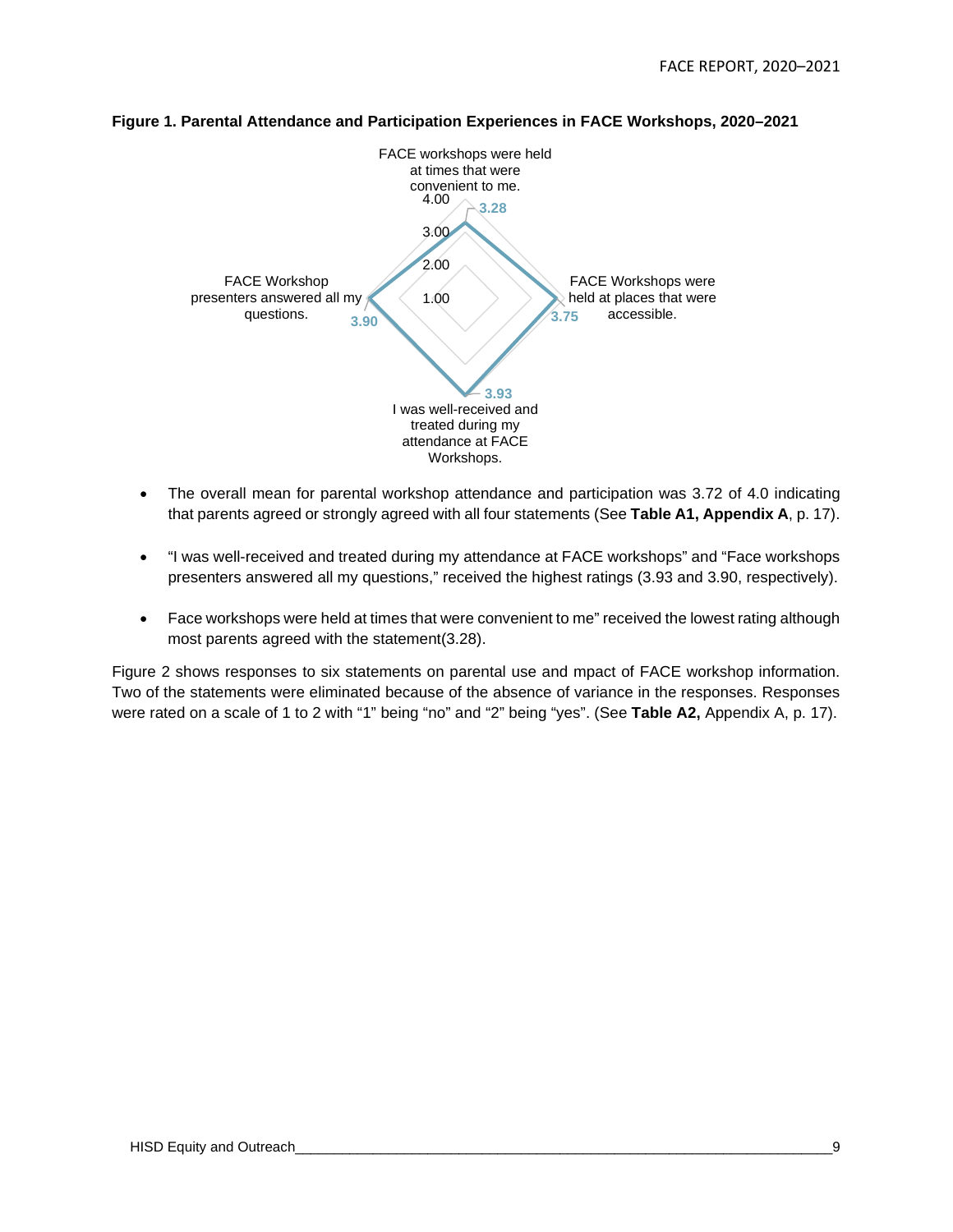#### **Figure 2. Parental Use and Use Impact of FACE Workshop Information, 2020–2021**



- The overall mean rating for parental use and use impact of FACE information was 1.93 of 2.0 with a Cronbach Alpha of 0.616.
- With ratings ranging from 1.90 to 1.98, most parent respondents strongly agreed to five statements regarding parental use and use impact of FACE information.
- "I now know what my children need to be college-ready" had a rating of 1.88. Indicating that a few parents may not have all the information required to determine if their children were college-ready.

**Figure 3** shows parental responses on their access to HISD information. The four statements were rated 1 or 2 with "1" being "no" and "2" being "yes." Details are in **Table A3**, (Appendix A, p. 17).

#### **Figure 3. Parental Access to HISD Information, 2020–2021**



The overall mean rating for parental access to HISD information was 1.88 with a Cronbach alpha of 0.760.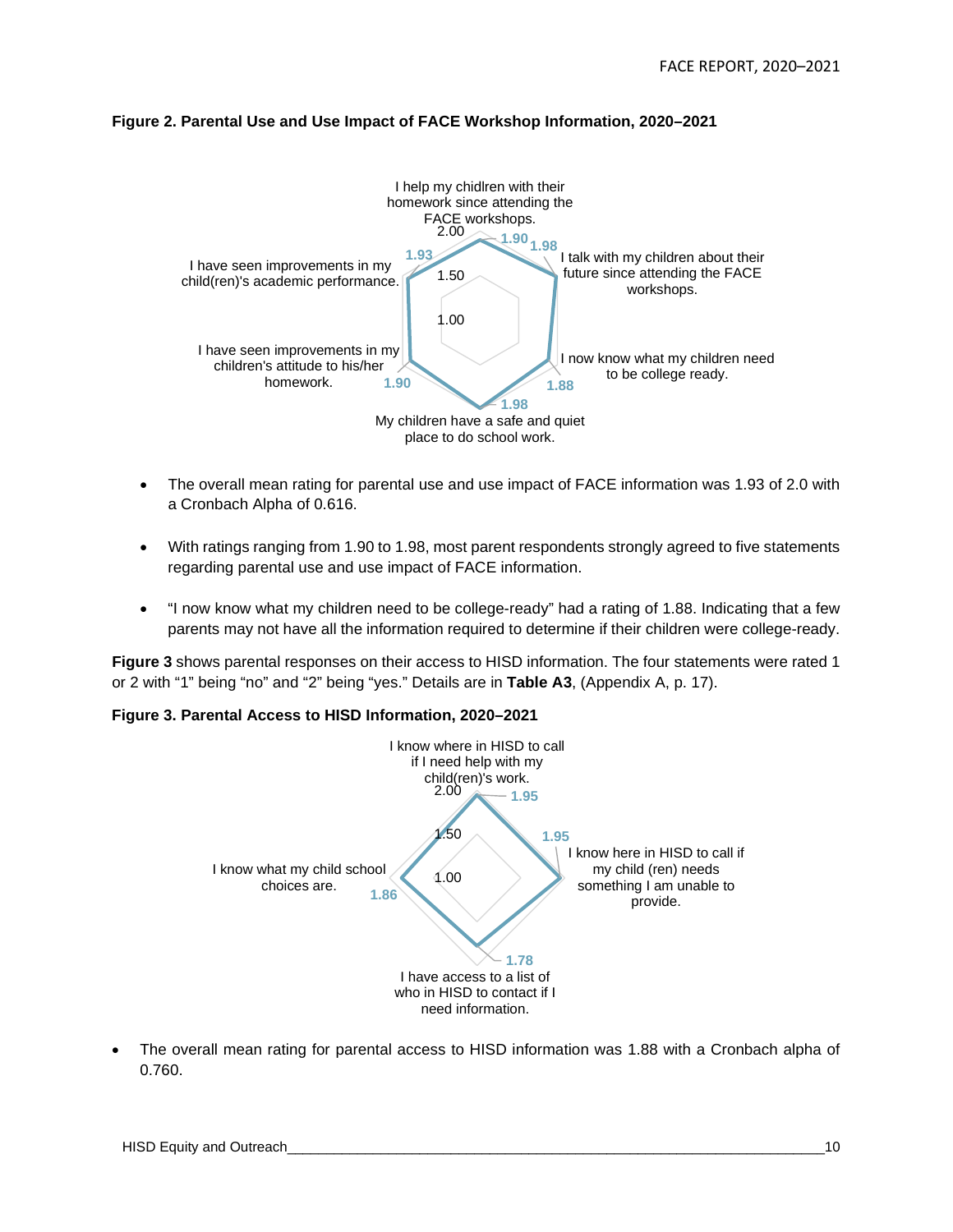- "I know where in HISD to call if I need help with my child(ren)'s work" and "I know where in HISD to call if my child(ren) needs something I am unable to provide" had the highest rating of 1.95 of 2.0.
- "I have access to a list of who in HISD to call if I need information" received the lowest rating of 1.78.

**Figure 4** displays response ratings to parental statements regarding their school involvement and participation. The six statements were rated 1 or 2 with "1" being "no" and "2" being "yes." Details are in **Table A4**, (Appendix A, p. 17).



#### **Figure 4. Parental Participation in School Activities, 2020–2021**

- The overall rating for parental participation in school activities during the 2020–2021 school year was 1.86 with a Cronbach alpha of 0.38.
- "I attend parent-teacher conferences or meetings," "I feel welcomed when I visit my child(ren)'s school," and "I have a good relationship with my child(ren)'s teachers" received the highest ratings between 1.95 and 1.98 on a 2.0 scale.
- "I attend PTO/PTA meetings" received the lowest rating of 1.70 on a 2.0 scale.
	- **4. How did students whose parents attended the FACE workshop perform academically during the 2020-2021 school year?**

**Figure 5** shows the percentage of students whose parents attended FACE workshops, for whom assessment data was available, and who met the Approaches Grade Level standard on the STAAR 3–8 math and reading tests.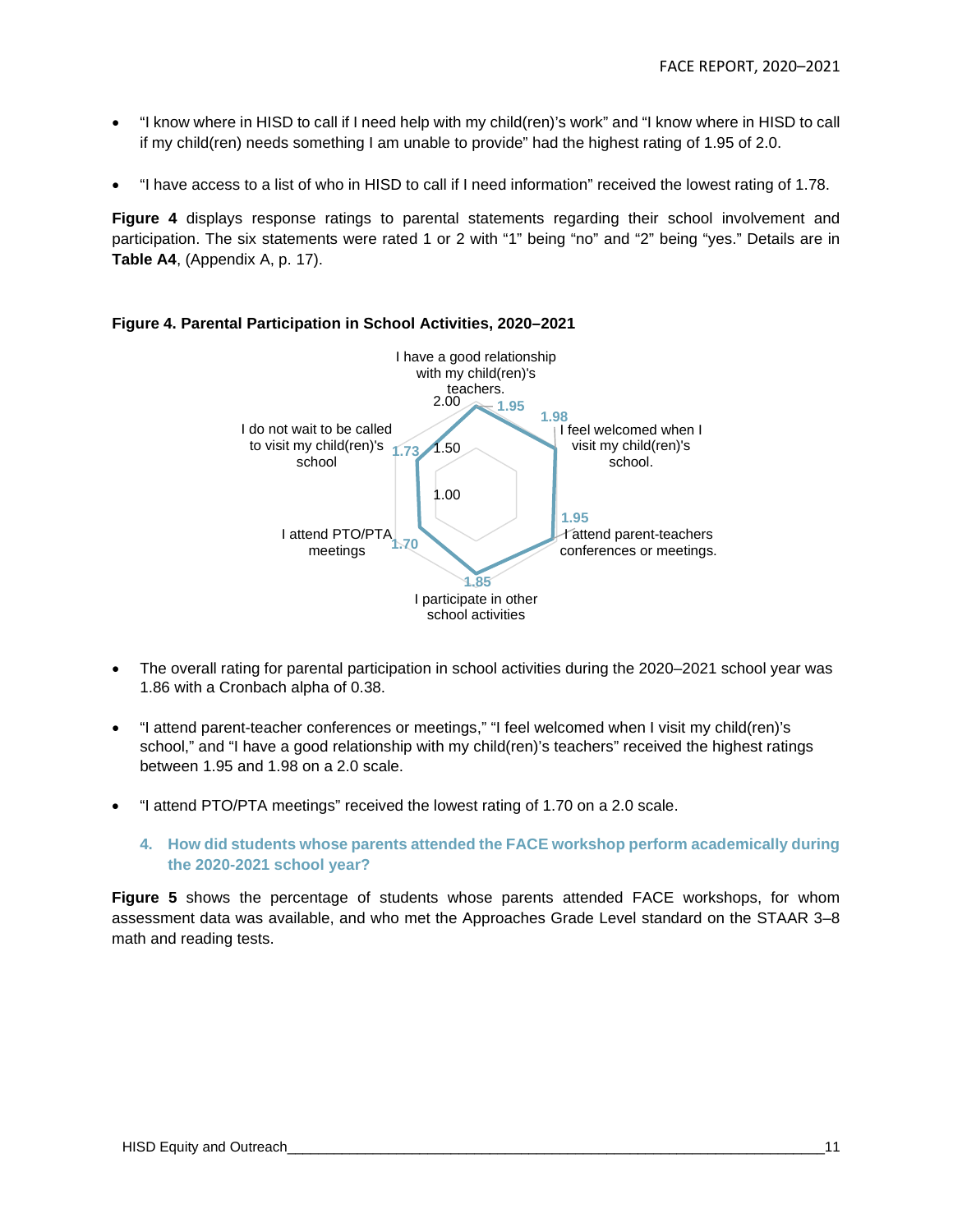



Note: These are only parents who submitted student IDs (n = 44 and 46 for Math and Reading, respectively).

- The percentage of students who met the STAAR 3–8 Approaches Grade level standard in math (43.2%) were lower than those who did not meet the standard (56.8%). The difference was not statistically significant ( $\chi^2$  (1) = 0.4413, p > 05).
- The percentage of students who met the STAAR 3–8 Approaches Grade level standard in math (56.5%) was higher than those who did not meet the standard (43.5%). The difference was not statistically significant  $(\chi^2(1) = 0.0812, p > 0.05)$ .

**Figure 6** and **Figure 7** display the proportion of students who met or did not meet the STAAR 3–8 math and reading Approaches Grade Level standard by grade and whose parents participated in the 2020–2021 FACE workshops.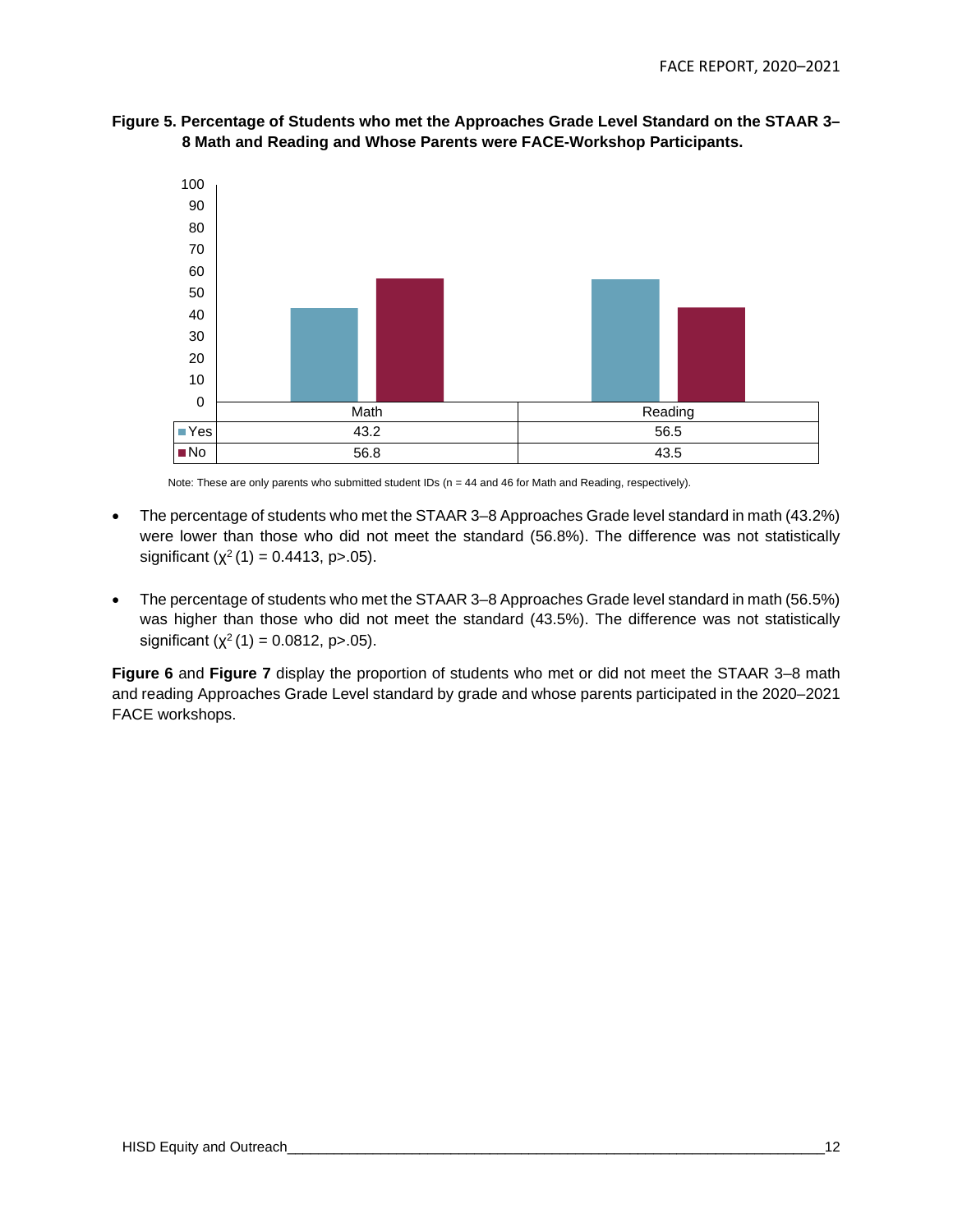

#### **Figure 6. Math Performance by Grade Level of Students Whose Parents Participated in FACE Workshops, 2020–2021**

Note: These are only parents who submitted student IDs  $(n = 44)$ 

- Based on Figure 1, 72.7 percent of third-grade students whose parents attended the 2020–2021 FACE workshops met the Approaches Grade Level standard on the STAAR 3–8 math test.
- About 57.1 percent of sixth-grade students whose parents attended FACE workshops during the 2020–2021 school year met the Approaches Grade Level standard on the STAAR 3–8 reading tests.
- Fewer fourth-, fifth-, seventh-, and eighth-grade students whose parents participated in FACE workshops during 2020–2021 met the Approaches Grade Level standard on the STAAR 3–8 math tests compared to those who did not meet the standard.

#### **Figure 7. Reading Performance by Grade Level of Students Whose Parents Participated in FACE Workshops, 2020–2021**



Note: These are only parents who submitted student IDs  $(n = 46)$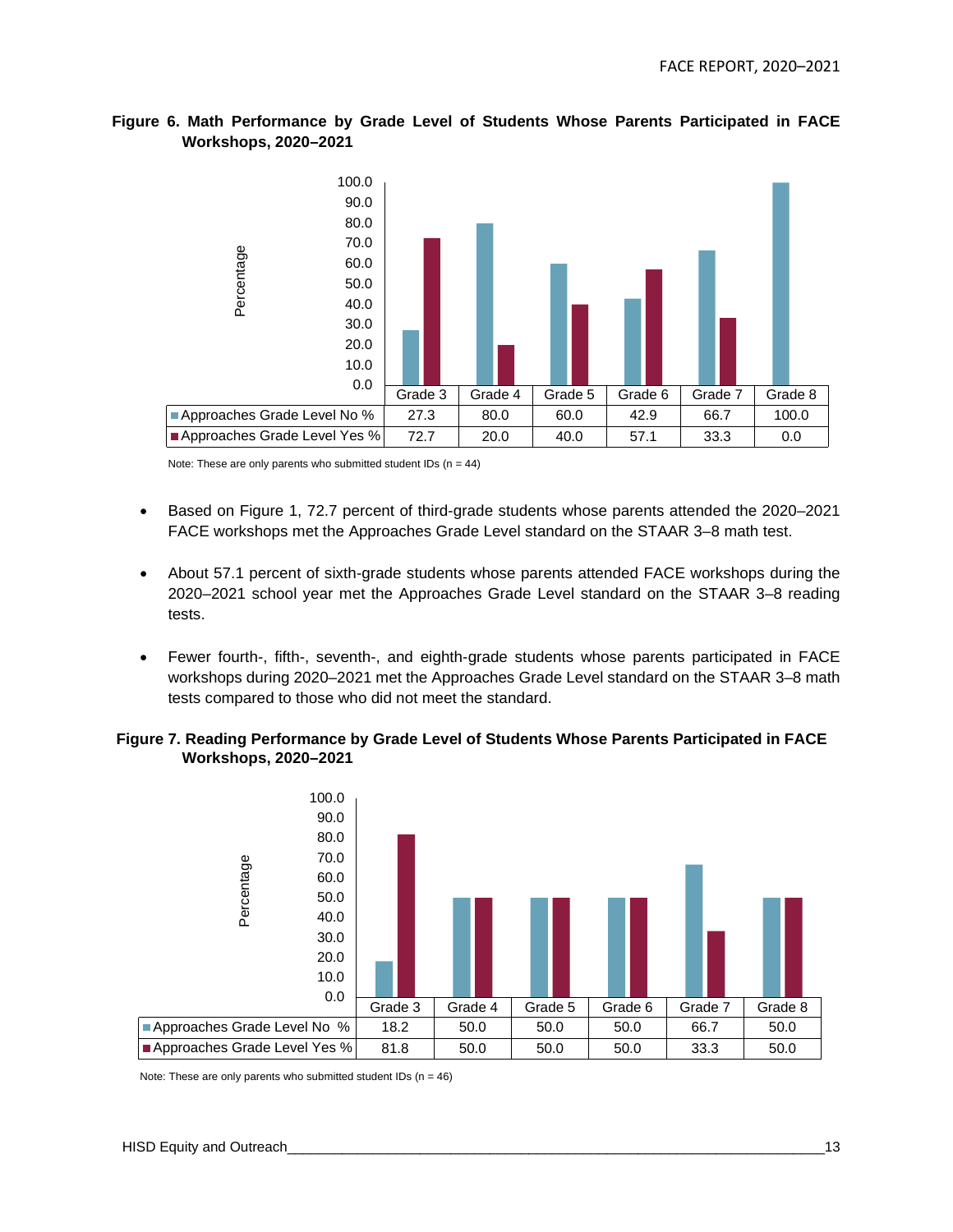- Based on Figure 2, 81.8 percent of third-grade students whose parents participated in 2020–2021 FACE workshops met the Approaches Grade Level standard on the 2021 STAAR 3–8 reading tests.
- Fifty percent of fourth, fifth, sixth, and eighth-grade students whose parents participated in the 2021–2021 FACE workshops met the Approaches Grade Level standard on the 2021 STAAR reading tests.

#### **Discussion**

Based on self-reported information, parents who were surveyed attended at least 27 FACE-administered workshops during the 2020–2021 school year. As the family and community engagement arm of HISD, FACE provides resource information to parents and the skills and strategies required to engage with and support their children. The program theory is that these skills and strategies will have positive effects on students' academic performance if they are utilized at home. In the past, these skills and strategies were shared through face-to-face workshops. The Covid-19 pandemic and the school closures moved the workshops online. Access to these workshops was available synchronously and asynchronously. However, as would be expected, only parents and households with computer devices, internet services, and who had a vested interest would access the workshops. Further, parent respondents may have been parents who were actively engaged in school and may not have been representative of the full gamut of parents. FACE is designed to reach and motivate. For example, 19 percent of students whose parents participated in the FACE were gifted and talented, compared to the district's total of 15 percent.

Exit surveys were administered at each workshop using an online Microsoft Teams form. Data from the survey show that most respondents rated the workshops at a 4 or 5 on a scale of 1 to 5, with 1 being the lowest and 5 being the highest. Respondents confirmed that the workshop content and objective were compatible with their family learning objectives for their children and that they would use the skills and strategies to support their students at home. Parents had high ratings for the four key constructs measured in the FACE survey: attendance and participation in FACE workshops, use and use impact of FACE workshop information, access to HISD information, and parental participation in school activities. The findings are also consistent with the previous research that indicated parents' feelings that parental engagement workshops provide them with the tools and skills they needed to help their children, academically and behaviorally (Thompsom, 2018). Nevertheless, there were survey items that parents awarded the lowest ratings for each of the four constructs, including, "FACE workshops were held at times that were convenient to me" (3.28 of 4.0), "I know what my children need to the college-ready" (1.88 of 2.0), "I have access to a list of who in HISD to contact if I need information" (1.78 of 2.0), and "I attend PTO/PTA meeting" (1.70 of 2.0). These should be addressed in the new school year.

Of the student whose parent respondents submitted student IDs, a higher percentage met the Approaches Grade Level standard in reading. When disaggregated by grades, more students in the third and sixth grades met the Approaches Grade Level standard than those who did not. A higher percentage of students in third grade met the Approaches Grade Level standard for reading and just as many met the standard as did not for the fourth, fifth, sixth, and eighth grades. The STAAR 3–8 assessments data were restricted to student who opted to take the spring 2021 tests.

The results show some association between parental participation in FACE workshops and student academic performance. A larger sample size, reduced school interruption and disruptions like the Covid-19 pandemic, and more robust analyses would be required to measure causal relationships between parental participation and student academic outcomes. The research literature revealed clear relationships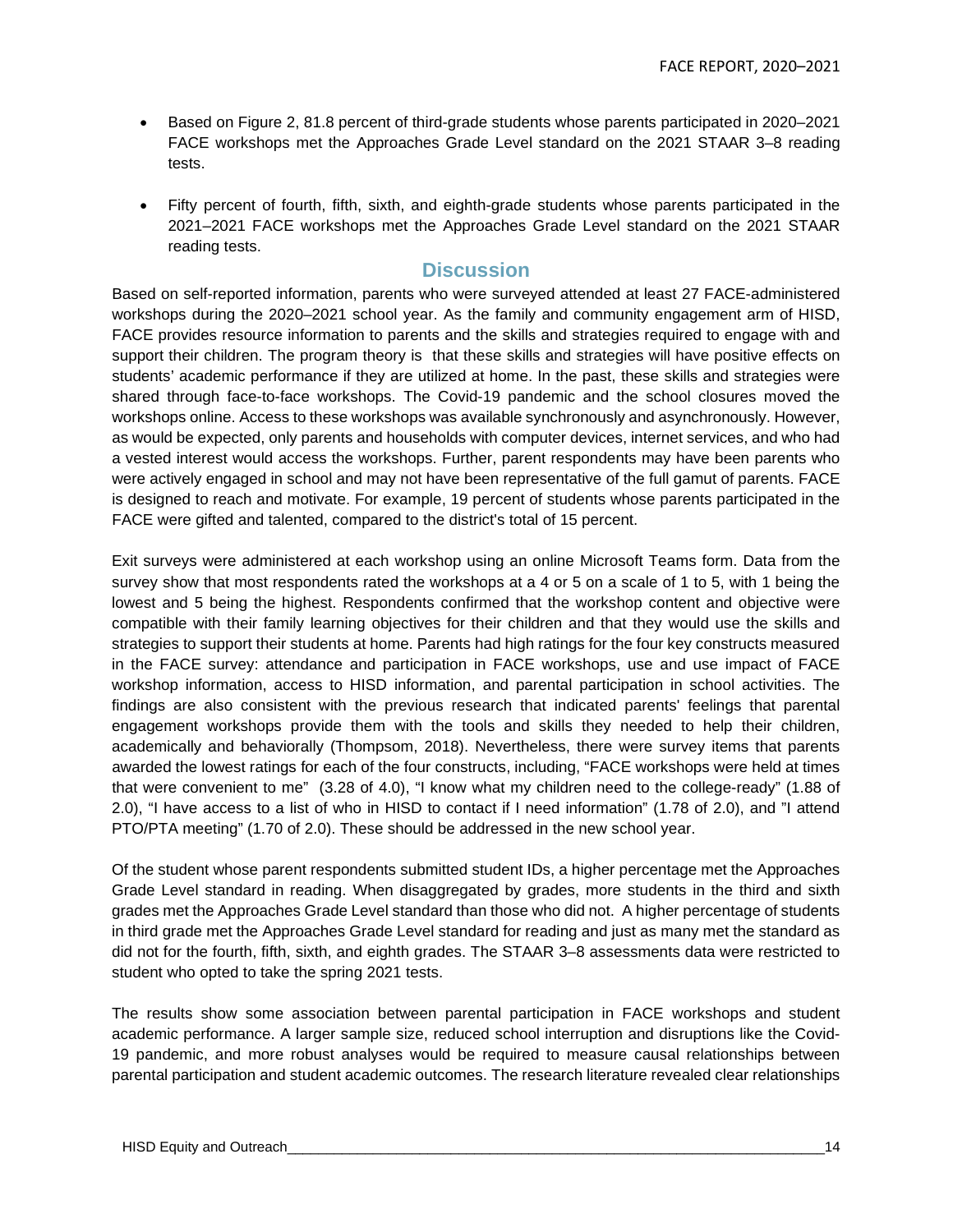between parental engagement and student academic performance (Arguea & Conroy, 2006; Chamorro, 2019; & Jeynes, 2005).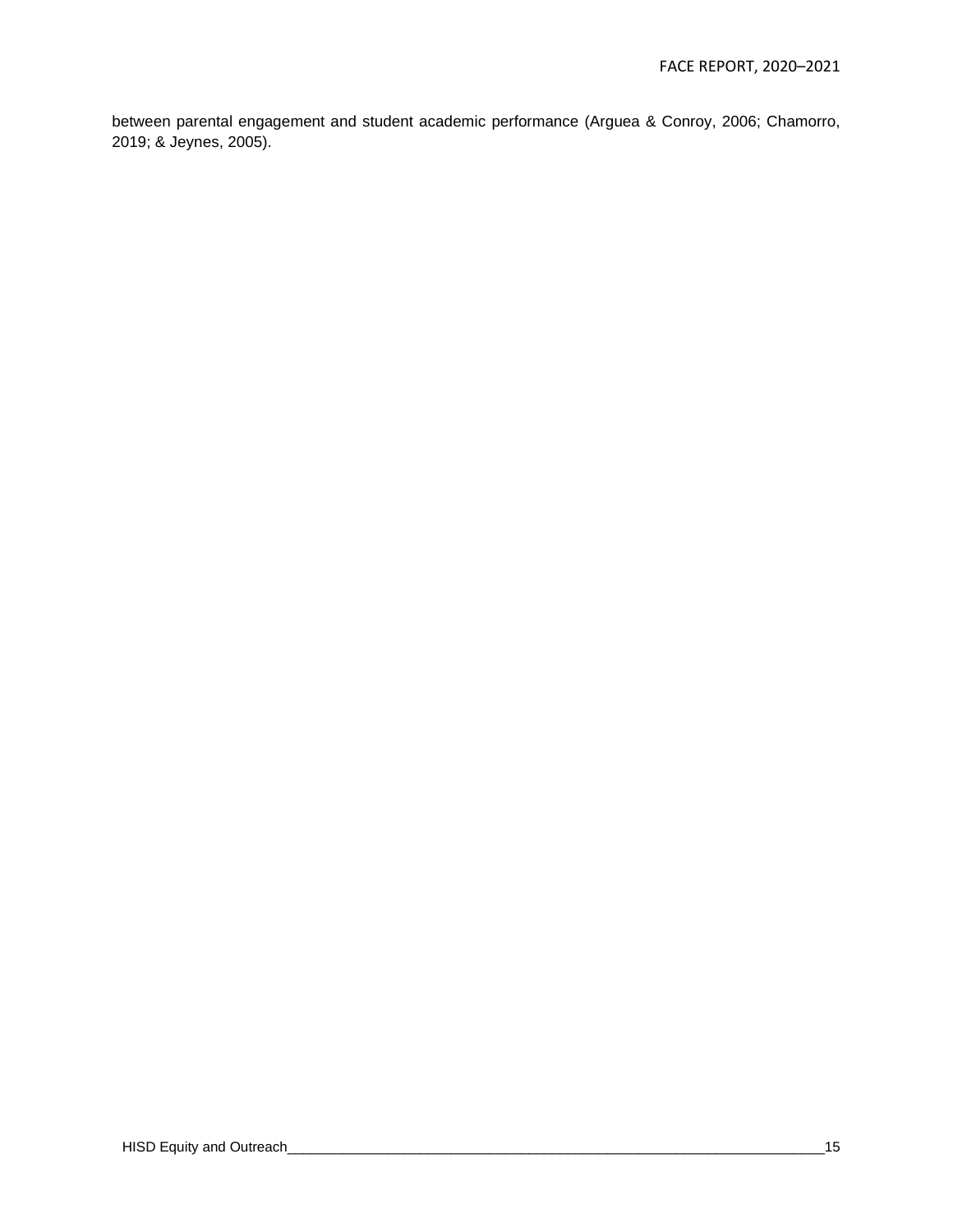#### **References**

- American Psychological Association. (2021, April 14). *Parent engagement in schools*. Retrieved from American Psychologica Association: https://www.apa.org/pi/lgbt/programs/safe-supportive /parental-engagement
- Araque, J. C., Weitstock, C., Cova, H. M., & Zepeda, S. (2017). Impact of Latino parent engagement on student academic achievement: A pilot study. *School Community Journal 27 (2)*, 229–250.
- Arguea, N. M., & Conroy, S. J. (2006). The effect of parental involvement in parent groups. *The School Community Journal 13(2)*, 119–136.
- Chamorro, K. M. (2019). *Parent-teacher partnership: Workshop to support family engagement in student reading competition.* https://core.ac.uk/download/pdf/200249544.pdf: Arizona State University.
- Epstein, J., & Associates. (2019). *School, family, and community partnerships: Your action handbook, Fourth Edition.* Corwin https://www.google.com/books/edition /School\_Family\_and\_Community\_Partnerships/cYhlDwAAQBAJ?hl=en&gbpv=1&dq=Family+and +community+engagement&pg=PP1&printsec=frontcover.
- Epstein, J., & Shelton, S. (2002). Present and accounted for: Improving student attendance through family and community involvement. *The Journal of Educational Research 95(5)*, 308–318.
- Fan, X., & Chen, M. (2001). parental involvement and student academic achievement: A meta-analysis. *Educational Psychological Review, 13(1)*, 1–22.
- Hanover Research Inc. (2016). *Best practices in measuring parent engagement.* file:///C:/Users/tserrant/Downloads/Best%20Practices%20in%20Measuring%20Parent%20Engag ement.pdf: Hanover Research.
- Houston ISD. (2020). *HISD 2020–2021 School guidelines.* Author.
- Jeynes, W. H. (2005). The effects of parental involvement on the academic achievement of African American youth. *Journal of Negro Education*, 260–274.
- Morgan, G. A., Leech, N. L., Gloeckner, G. W., & Barrett, K. C. (2013). *IBM SPSS for introductory statistics use and interpretation, fifth edition.* Routledge.
- Thompsom, D. C. (2018). *Parental workshops and student academic success.* https://digitalcommons.csp.edu/cgi/viewcontent.cgi?article=1130&context=cup\_commons\_grad\_e dd: Concordia University.